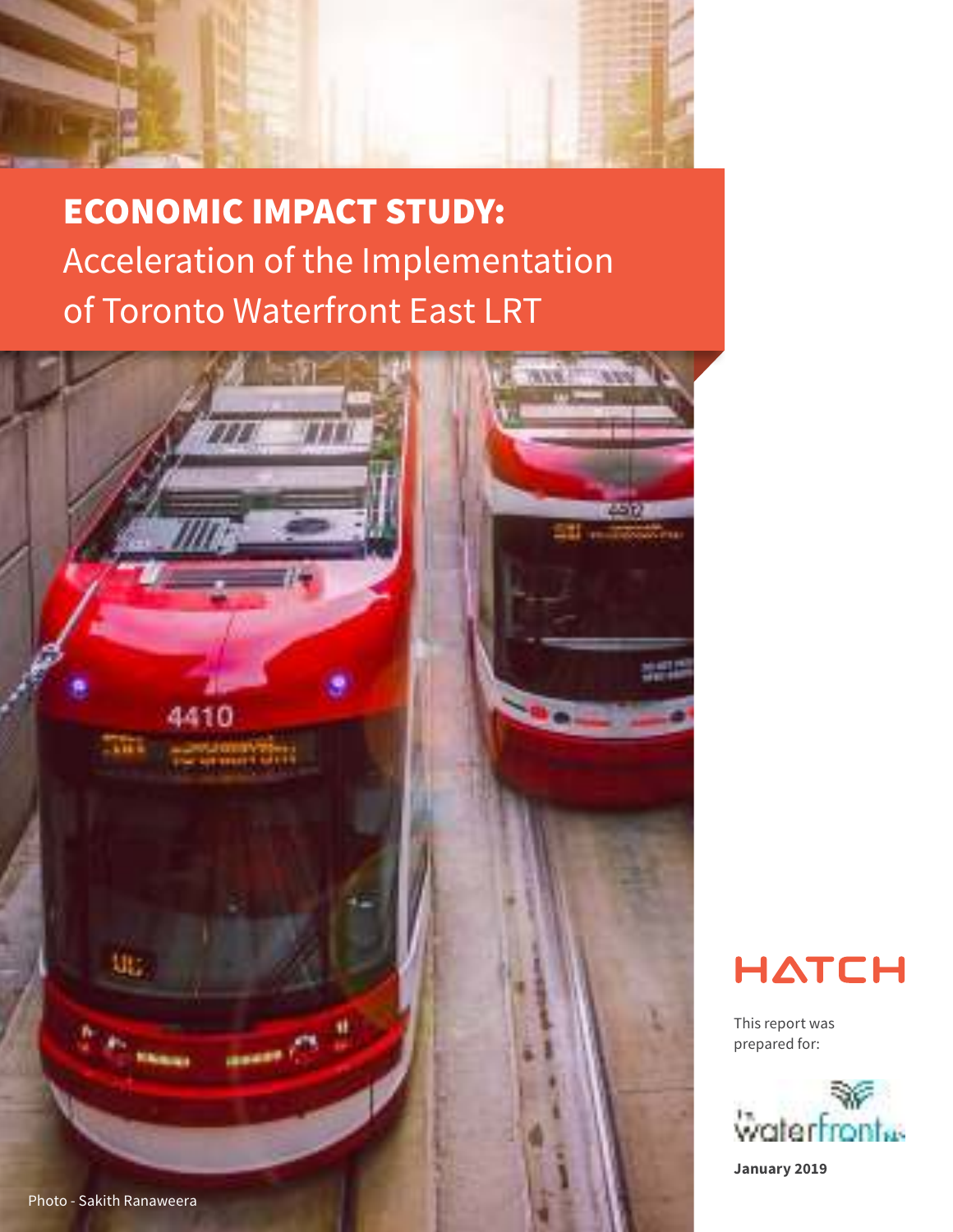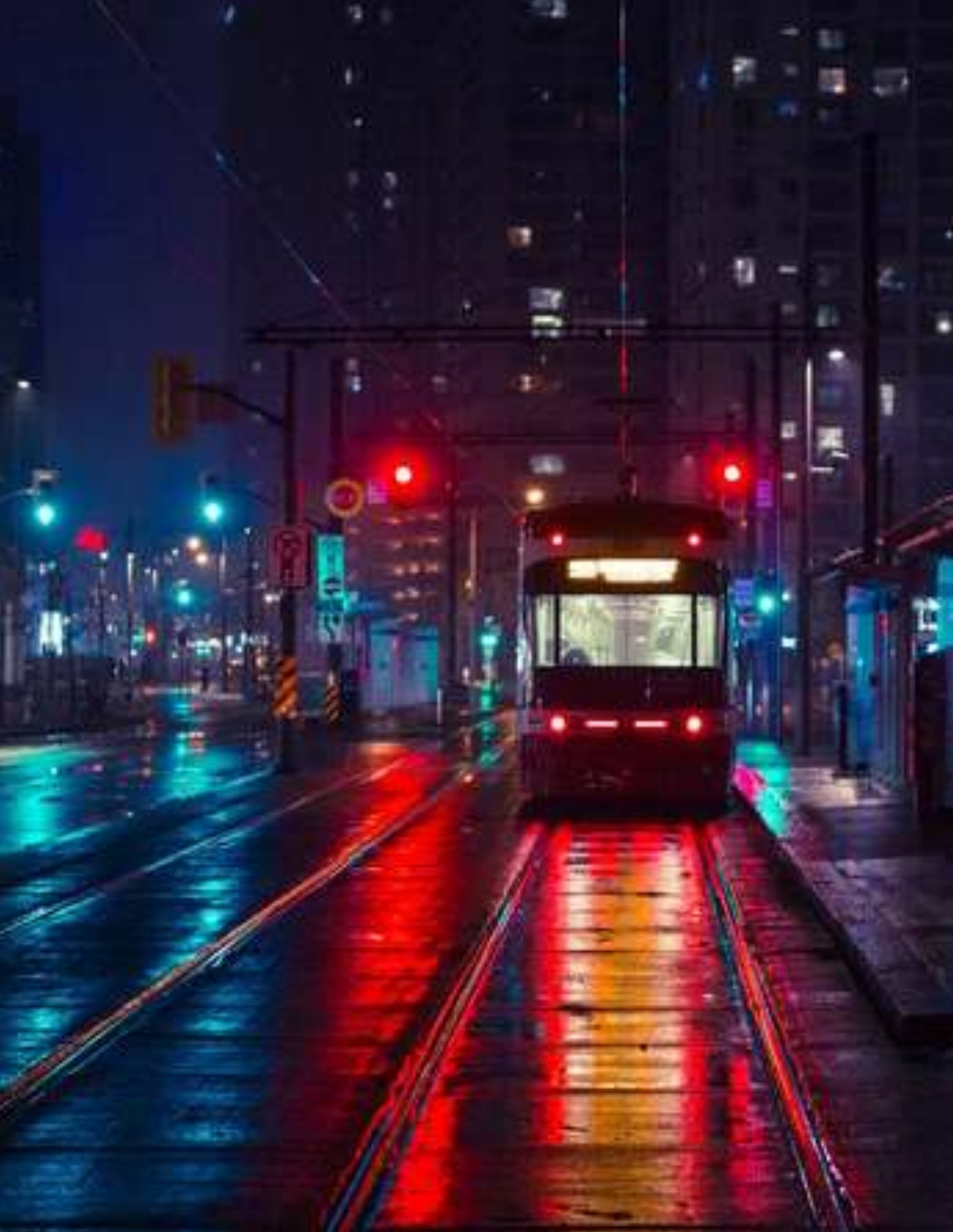

### **CONTENTS**

| <b>Executive Summary</b>                                |    |  |
|---------------------------------------------------------|----|--|
| <b>Introduction</b>                                     | 6  |  |
| The Waterfront Context - Local and Regional Growth      | 8  |  |
| Waterfront Transit "Reset" Study                        | 8  |  |
| <b>Waterfront East LRT</b>                              | 8  |  |
| <b>Waterfront West LRT</b>                              | 8  |  |
| <b>Toronto Waterfront Development</b>                   | 10 |  |
| <b>Strategic analysis</b>                               | 12 |  |
| City of Toronto Official Plan                           | 12 |  |
| City of Toronto 15 Year Rapid Transit Network Plan      | 12 |  |
| <b>Waterfront Transit Network Plan</b>                  | 12 |  |
| The Growth Plan for the Greater Golden Horseshoe (2017) | 13 |  |
| Metrolinx 2041 Regional Transportation Plan (RTP)       | 14 |  |
| <b>Economic analysis</b>                                | 16 |  |
| Methodology                                             | 17 |  |
| Benefits and Momentum of a "Transit First" Approach     | 18 |  |
| <b>Productivity Gains</b>                               | 19 |  |
| Commute Time Savings                                    | 19 |  |
| Toronto Centre and Toronto Metro Mode Share             | 19 |  |
| Toronto Centre and Toronto Metro Commute Duration       | 20 |  |
| <b>Future Travel Demand</b>                             | 22 |  |
| Queen's Quay East LRT                                   | 22 |  |
| Spatial Development (Land use and Density)              | 23 |  |
| Office Space: Vacancy Rate                              | 23 |  |
| Office Space: Employment                                | 24 |  |
| Residential Use: New Housing and Residents              | 26 |  |
| Retail Use                                              | 26 |  |
| Conclusion                                              | 26 |  |
| Tax Revenue Uplift                                      | 29 |  |
| Property Value Uplift - Property and Land Value Changes | 29 |  |
| <b>Environmental and Health Benefits</b>                | 29 |  |
| <b>Conclusion</b>                                       | 33 |  |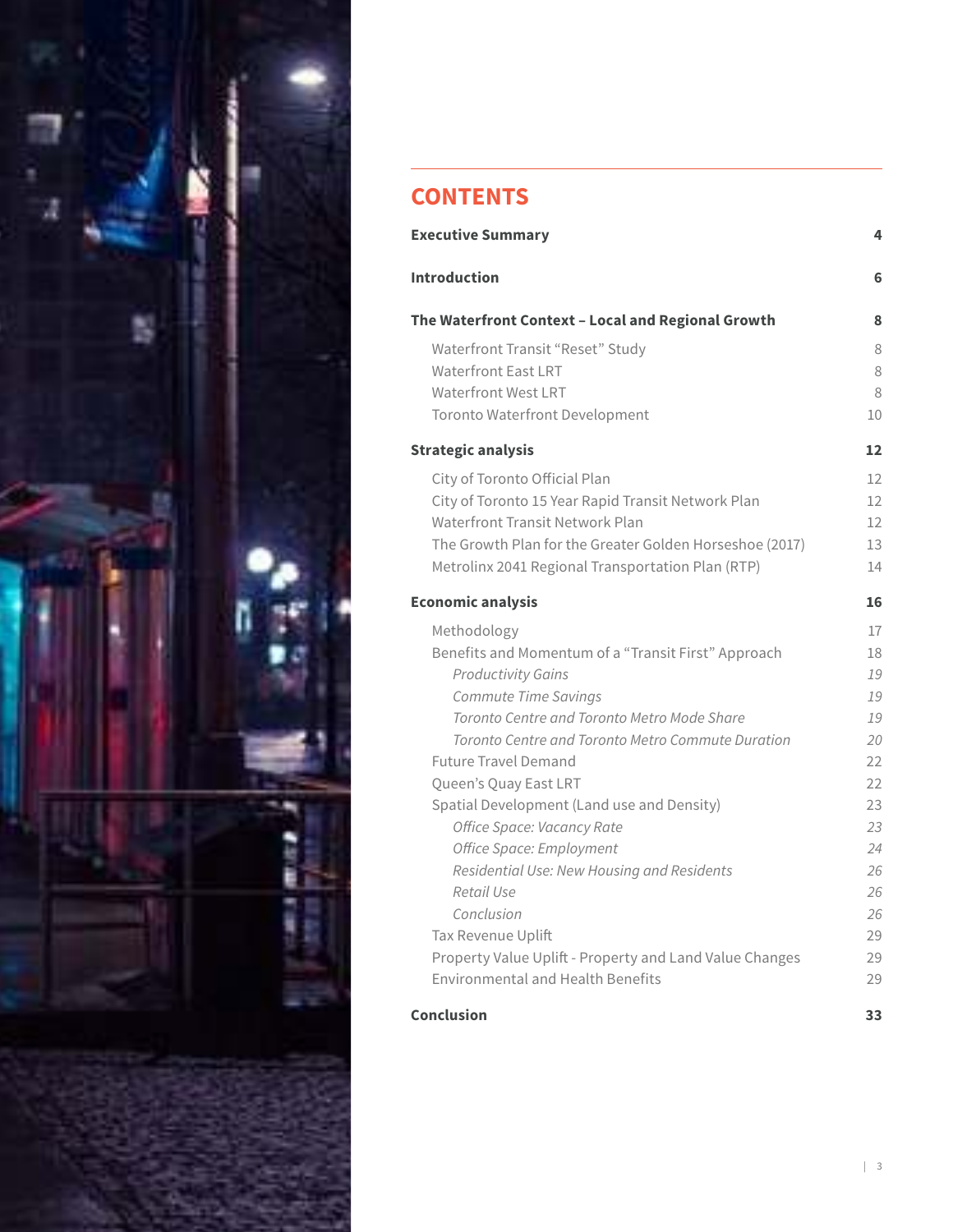<span id="page-3-0"></span>

### **EXECUTIVE SUMMARY**

Investments in well-planned light rail have proven to show lasting economic benefits in the communities they serve. Hatch reviewed existing studies, reports, and models, and modelled quantitative data to estimate the economic impacts and benefits produced by an accelerated implementation of the Waterfront East LRT in Toronto, Ontario, Canada. This analysis identified benefits of the acceleration of the Waterfront East LRT compared to a delayed implementation scenario. Benefits are realized from the following factors:

- The accelerated build of the Waterfront East LRT project meets local and regional planning goals, with policy alignment of key documents including the City of Toronto's Official Plan, the City of Toronto's 15 Year Rapid Transit Network Plan, the Waterfront Transit Network Plan, the region's Growth Plan, and the Metrolinx 2041 Regional Transportation Plan. This policy alignment supports significant occurring and projected growth of Toronto and the GTHA.
- The inducement of additional commercial, retail, and residential space results in the continued expansion of Toronto's highly productive and efficient Downtown core, which has limited capacity:
	- **Office Space Along Corridor:** The Waterfront East LRT would accelerate the yield of incoming office space along the corridor, contributing to 19 million square feet, supporting up to 132,000 new jobs.
	- **Residential Space Along Corridor:** Accelerate and support the delivery of up to 25,000 new housing units, accommodating almost 67,000 new residents in the area, and contributing to much-needed housing supply.
- **Retail Space Along Corridor:** Support up to 1.3 million square feet of retail supporting up to 3,500 jobs.
- With the accelerated build of the Waterfront East LRT, there will be increased productivity of workers and residents that will live along the Waterfront. Mode shares are assumed to shift, with an increase of 15% public transit mode share for new residents/ workers. In downtown Toronto, it is assumed that there will be a decrease of 44% of automobile use by incoming residents and workers in the corridor which contributes to reduced congestion and productivity gains.
- Delaying the build of the LRT from 2025 to 2045 could cost about 100 million person-hours (cumulative from 2025-2045), which monetizes to time savings of about \$1.8 billion.
- **Tax Revenue Uplift:**
	- The costs of delaying the LRT project is approximately \$3.8 billion in tax revenue to the Province of Ontario between 2025 and 2045.
	- The costs of delaying the LRT project is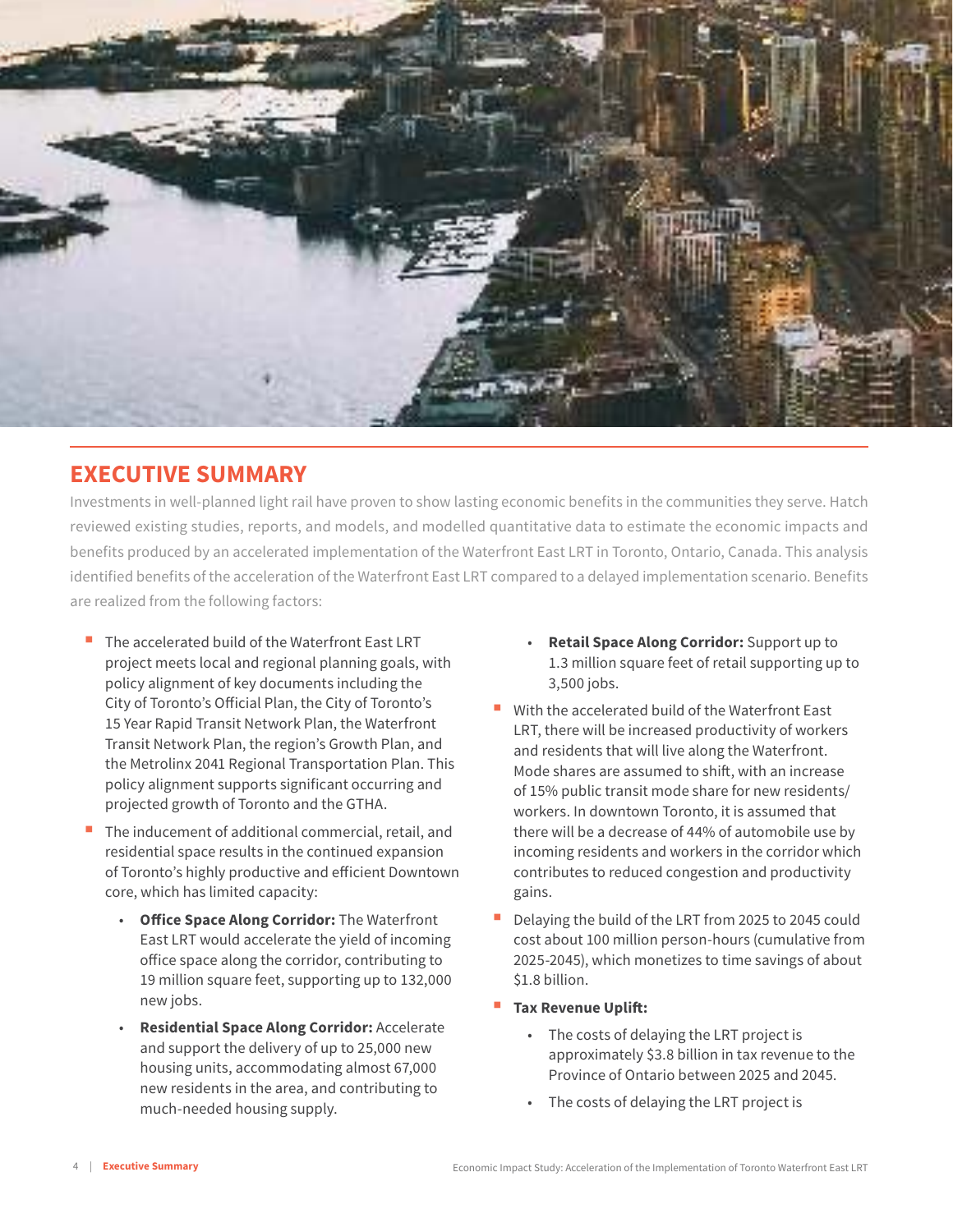

approximately \$9 billion in federal tax revenue between 2025 and 2045.

- The costs of delaying the LRT project results in approximately \$10 billion of neighbourhood foregone municipal property tax potential revenue between 2025 and 2045.\*
- **Property Value Uplift: According to research** done on previous comparable LRT studies, property values along the Waterfront East LRT corridor could be up to \$4.5 billion by 2045.

In this report, the accelerated in-service date of the Waterfront East LRT is projected to be 2025, while the conservative in-service build is projected to be 2045. Figure 1 illustrates the conceptual timelines of the accelerated and conservative builds, and the difference or cost of economic benefits between the two, i.e. the economic cost of delaying the Waterfront East LRT project. This graph further illustrates that although growth will still occur with the conservative build, there will be a greater yield of benefits if the accelerated build occurs.

Furthermore, additional benefits not quantified but are important, highlighted here include:

 Improvements in worker productivity associated with reduced congestion and increased trip reliability.



Figure 1: Conceptual graph of economic benefits of the accelerated (2025) vs. conservative **(2045) build of the Waterfront East LRT**

- Benefits and momentum of a "Transit First" approach through behaviour changes and physical design changes to buildings as they are developed.
- **E** Fnyironmental and Health Benefits.

This report demonstrates the need for an accelerated build of the Waterfront East LRT, highlighting the benefits associated with it.

<sup>\*</sup> Please note: The municipal property tax is not a comprehensive tax calculation but helps identify order of magnitude.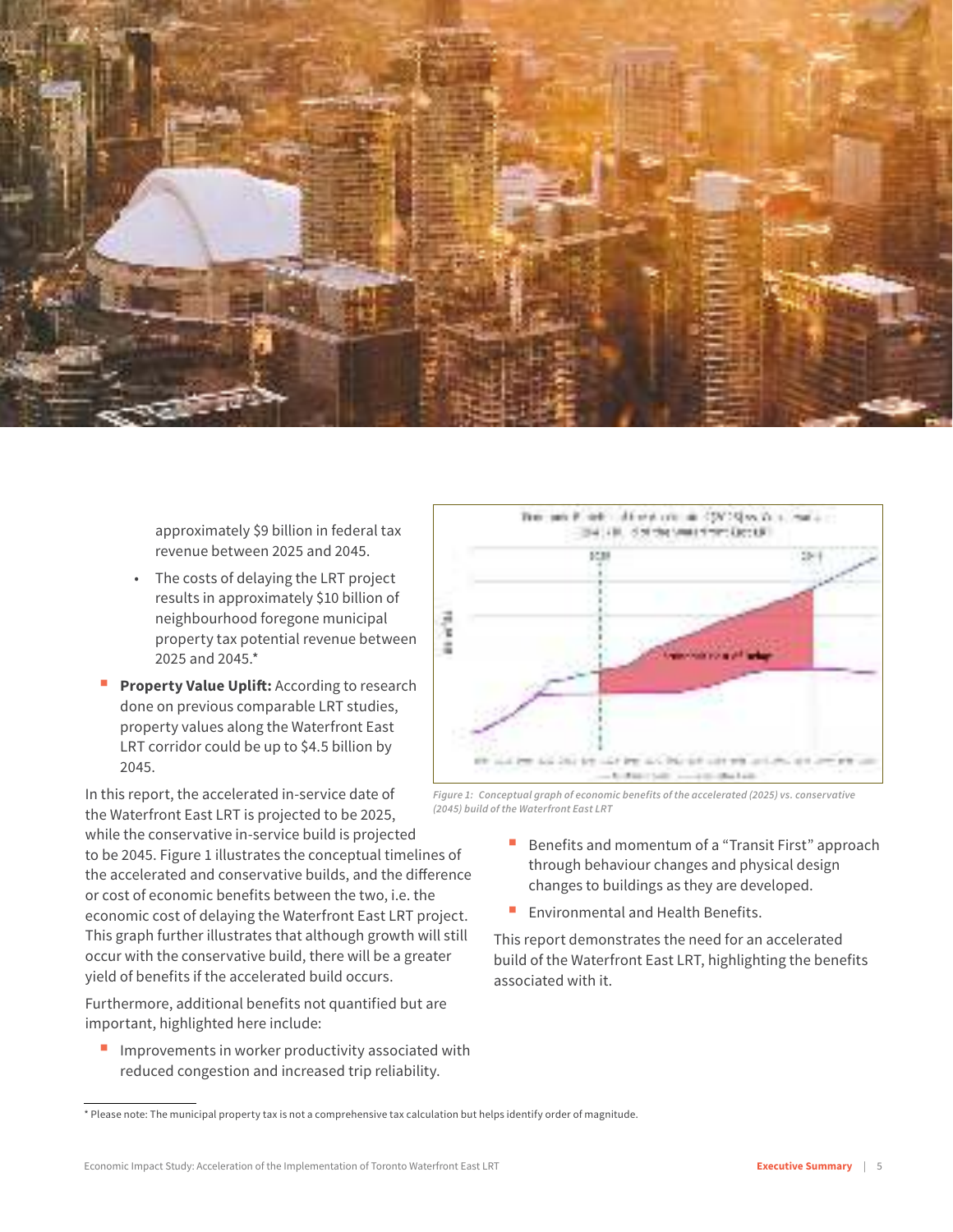### <span id="page-5-0"></span>**INTRODUCTION**

The Toronto Waterfront East Light Rail Transit (LRT) is a prioritized rapid transit project for the City of Toronto that is currently unfunded. The Regional Transportation Plan (RTP) by Metrolinx proposes this LRT line of 7 km to run from Union Station to Coxwell Avenue, connecting downtown Toronto, the Port Lands, and the Beach. It could be built in phases.

The construction phasing of the line is undecided as of now. However, for the purpose of this report, one possible phased-build scenario of this LRT may be divided into three phases:

- **Phase 1:** Union Station to Cherry Street and Lake Shore Boulevard East
- **Phase 2:** From Cherry Street to Commissioners Street then up Leslie Street (potential stop near the Streetcar yard)
- **Phase 3:** Leslie Street to Coxwell Avenue

Figure 2 illustrates the corridor area of study. For economic assessments in this report, the entire corridor is assessed.

This study highlights the Waterfront context and the Quayside transit mode share. It further analyzes economic benefits and impacts of an accelerated implementation of the Waterfront East LRT, highlighting the activities in the area and benefits and momentum of a "Transit First" approach. More specifically, economic benefits are assessed through an evaluation of the urban context of the study area. Key factors including land use and density, employment, business attraction, tax revenue uplift, nearby amenities and landmarks, congestion relief, and property types in the immediate area are analyzed.

The proposed development in and around the waterfront is denser, walking-oriented, and will enable more transit and cycling; furthermore, it is adjacent to downtown Toronto which is the country's largest and most productive economic node. Hence, the economic impact and benefit assessment in this report adds clarity, commentary, and insight to a case for accelerating the sustainable, intensified development integrated with transit through the Waterfront East LRT. This option overrides the "status quo" slower build of the LRT, with a comparatively less impressive performance achieved relative to sustainable trips, sustainable infrastructure, and sustainable development.

The accelerated build is presumed to be by 2025 if a decision is taken by 2019 of the preferred options of the Waterfront East LRT which are in the planning phase. Construction could possibly begin in 2021-2023, after funding and procurement have occurred. The possible operational timeline would then be 2025. For this report, the accelerated build is assumed to be 2025, and conservative build to occur by 2045. It is important to note that although growth will still occur with the conservative build, there will be a greater yield of benefits if the accelerated build occurs.

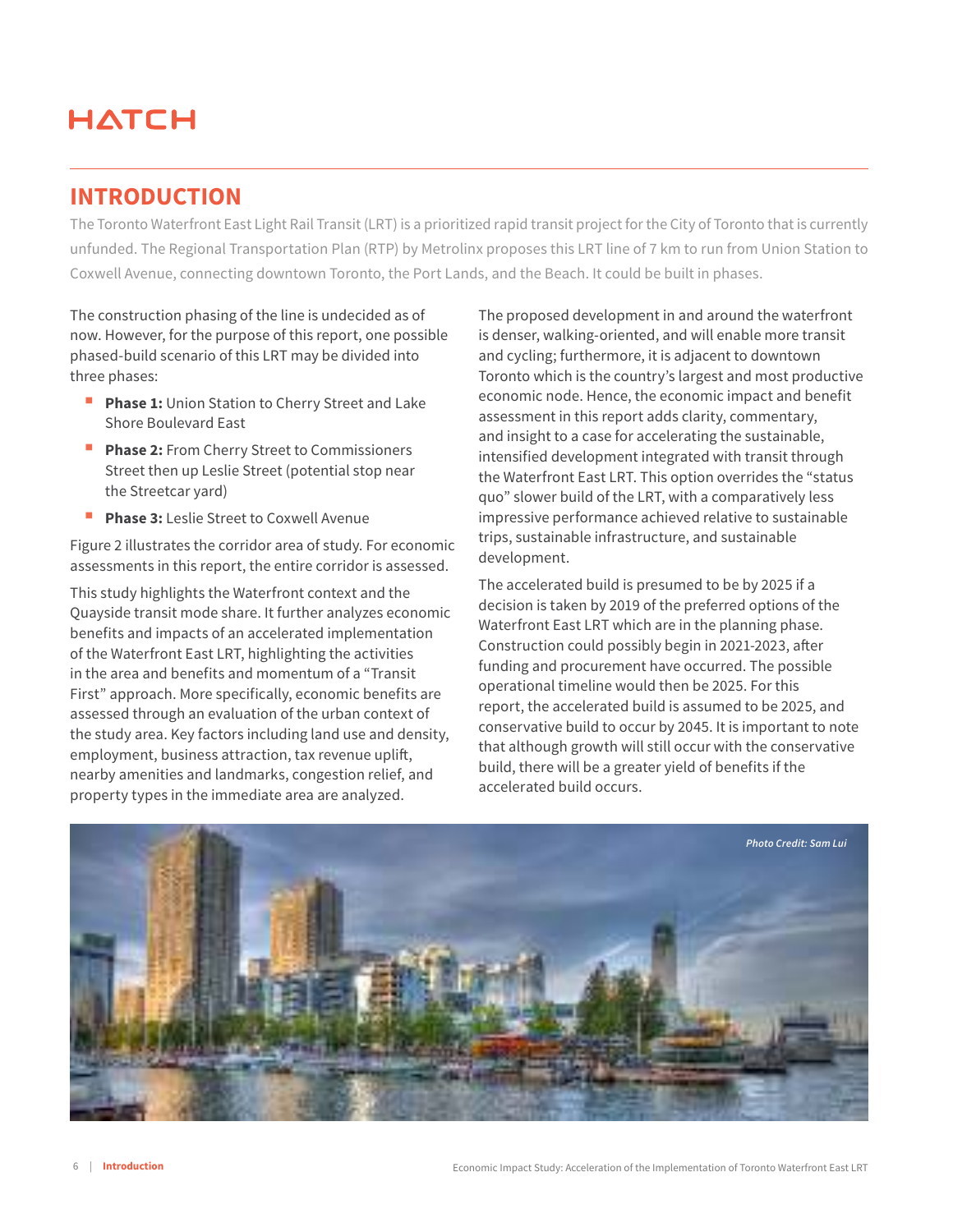



Figure 3: The Waterfront Business Improvement Area (Boundary Map) (Source: **Waterfront BIA)**



**Figure 4: This figure illustrates the area that can be ac[cessed by pu](https://www.mapnificent.net/toronto/#9/43.7165/-79.3247/900/43.6419/-79.3802)blic transport from the Waterfront BIA in a 15-minute radius (Source: Mapnificent)**

Further, this economic impact study showcases the opportunity of potential jobs, housing and tax revenue growth from an accelerated build of the Waterfront East LRT compared to a slower growth scenario; this includes economic benefits for the existing Waterfront Business Improvement Area (BIA) along Queen's Quay between Bathurst and Yonge. In addition to this, the expected impacts of accelerated LRT construction for the area of already built out businesses that are currently connected to Union via the existing LRT is discussed.

For context, the Waterfront BIA boundaries extend from Stadium Road to Yonge Street, from Lake Shore Boulevard to the lake's edge, and it includes the Toronto Islands, as highlighted in Figure 3. A 15-minute radius of area that can be access by public transport from the Waterfront BIA is Figure 2: Corridor area of study (Source: Google Maps) **Figure 2: Corridor area of study (Source: Google Maps)**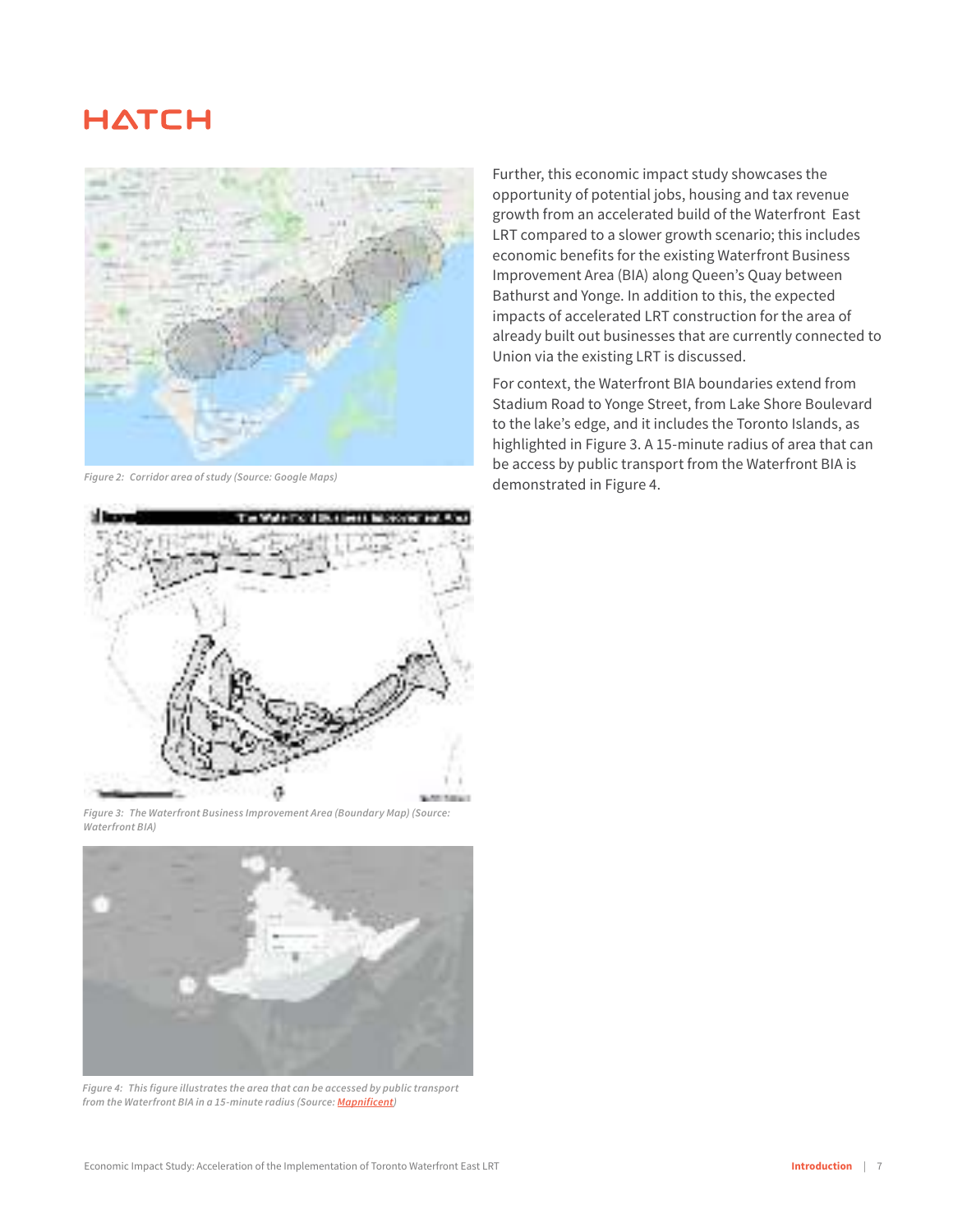### <span id="page-7-0"></span>**THE WATERFRONT CONTEXT – LOCAL AND REGIONAL GROWTH**

The Toronto Waterfront East Light Rail Transit (LRT) is a prioritized rapid transit project for the City of Toronto that is currently in its planning phase. It was part of Metrolinx's 2041 Regional Transportation Plan as a rapid transit project in development, highlighting its role in the greater regional transportation network. This LRT line is part of a greater new Waterfront light rail transit corridor, which extends from Long Branch GO Station to Union Station making up the Waterfront West LRT (22.3 km), and from Union Station to Coxwell Avenue (7 km) making up the Waterfront East LRT.

The Waterfront East LRT will extend from its western terminus, Union Station in Toronto, to its eastern terminus on Coxwell Ave. This proposed route of 7 km will make links to downtown Toronto, the Port Lands, and the Beach. The focus area of study for this report which includes the Waterfront East LRT corridor (explained in Phases 1, 2, and 3) as well as the Waterfront BIA along Queen's Quay between Bathurst St. and Yonge Street, makes up a key part of this route. The Waterfront East LRT is envisaged to run down the south side of Queens Quay East, and eventually connect the new neighbourhoods of the Port Lands and the future Broadview Streetcar, and creating a light rail service to East Harbour. This line was initially cancelled in 2010, however, it was revived in 2017 as part of the Waterfront Transit "Reset" Study.

### Waterfront LRT

#### **WATERFRONT EAST LRT**

**Waterfront East LRT will be a new transit corridor along the waterfront. It links downtown Toronto, the Port Lands and the booming East Bayfront area from Union Station to East Harbour (Broadview Avenue Extension South) with a total rail length of 7km.** 

#### **WATERFRONT WEST LRT**

**Waterfront West LRT will be a new light rail transit corridor utilizing a combination of existing and future network elements along Toronto's western waterfront. It links downtown Toronto and Long Branch from Union Station in Toronto to Long Branch GO Station in south Etobicoke at the Mississauga border. Total length of 22.3 km.** 

#### **WATERFRONT TRANSIT "RESET" STUDY**

There has been significant change, and rapid growth in many precincts along the water's edge. As such, the City of Toronto undertook a multi-phase Waterfront Transit "Reset" study to update and reconcile all other related mobility studies previously conducted for the waterfront area. This study, conducted by City of Toronto in partnership with Waterfront Toronto and the TTC, assesses the transit needs and improvements needed in the waterfront area, exploring different transit strategies and options. It was divided into two phases:

- **Phase 1:** Included the review of background information, established objectives and vision for the study, and created a list of improvement areas and concepts to further explore. This phase, completed in 2016, resulted in the refining of the primary study area, as shown in Figures 5 and 6.
- **Phase 2:** The scope of this phase consisted of developing sustainable mobility solutions, transit network recommendations, and funding requests. This phase was completed in January 2018 and concluded in a decision by City Council to endorse the overall Transit Network Plan, where the Waterfront East LRT plays a key role.

In particular, Phase 2 of the study focused on unresolved areas of the network with the potential to add significant transit network additions including the East Bayfront and the extension of transit into the Port Lands; furthermore, the section from Legion Road and Lakeshore Boulevard to Exhibition Place was added. Some improvements have been committed, while others await council direction in 2019.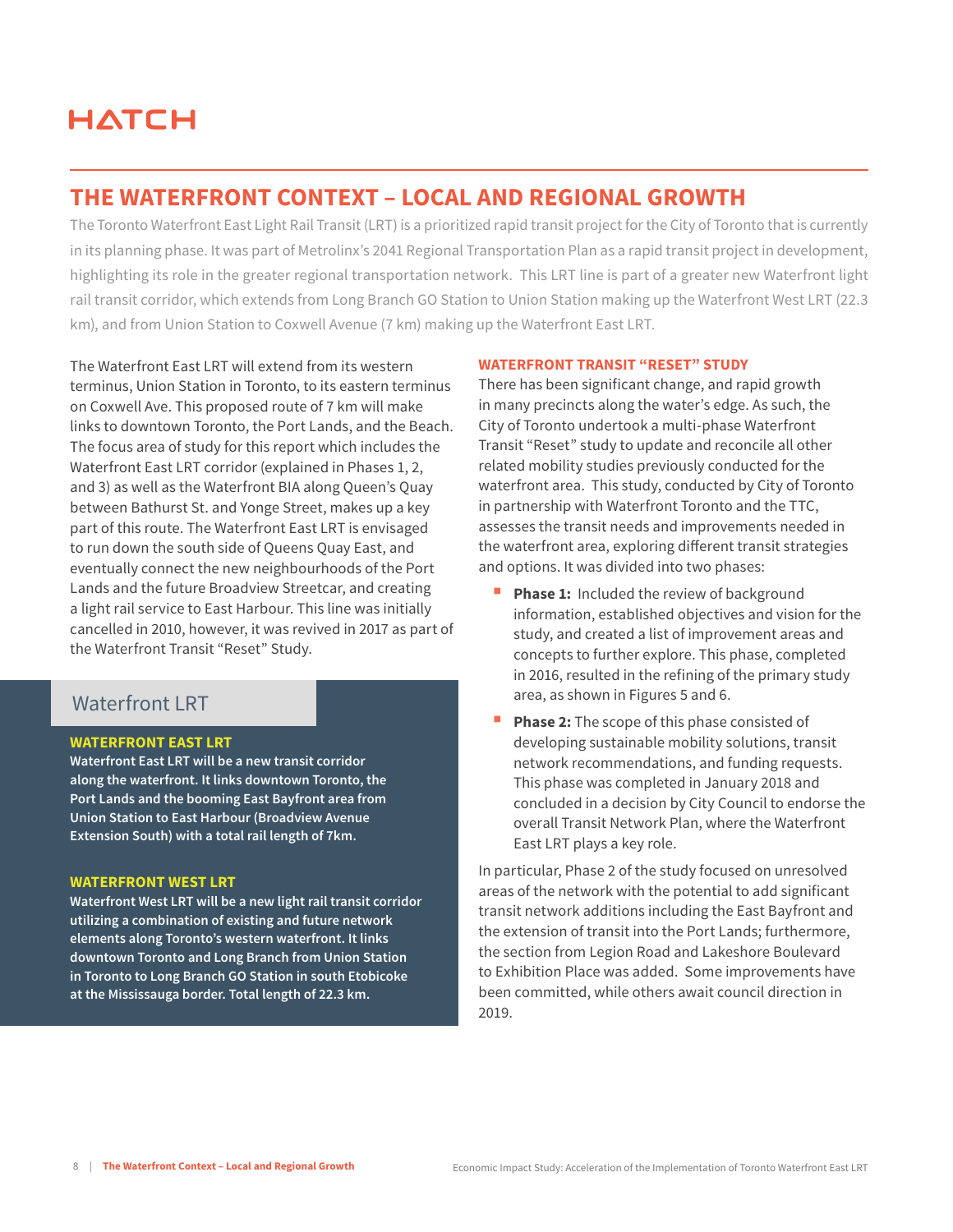

**Figure 5: The Waterfront Transit "Reset" Study area in blue (Source: City of Toronto)**



Figure 6: Recommended Waterfront Transit Network Map (Source: City of Toronto)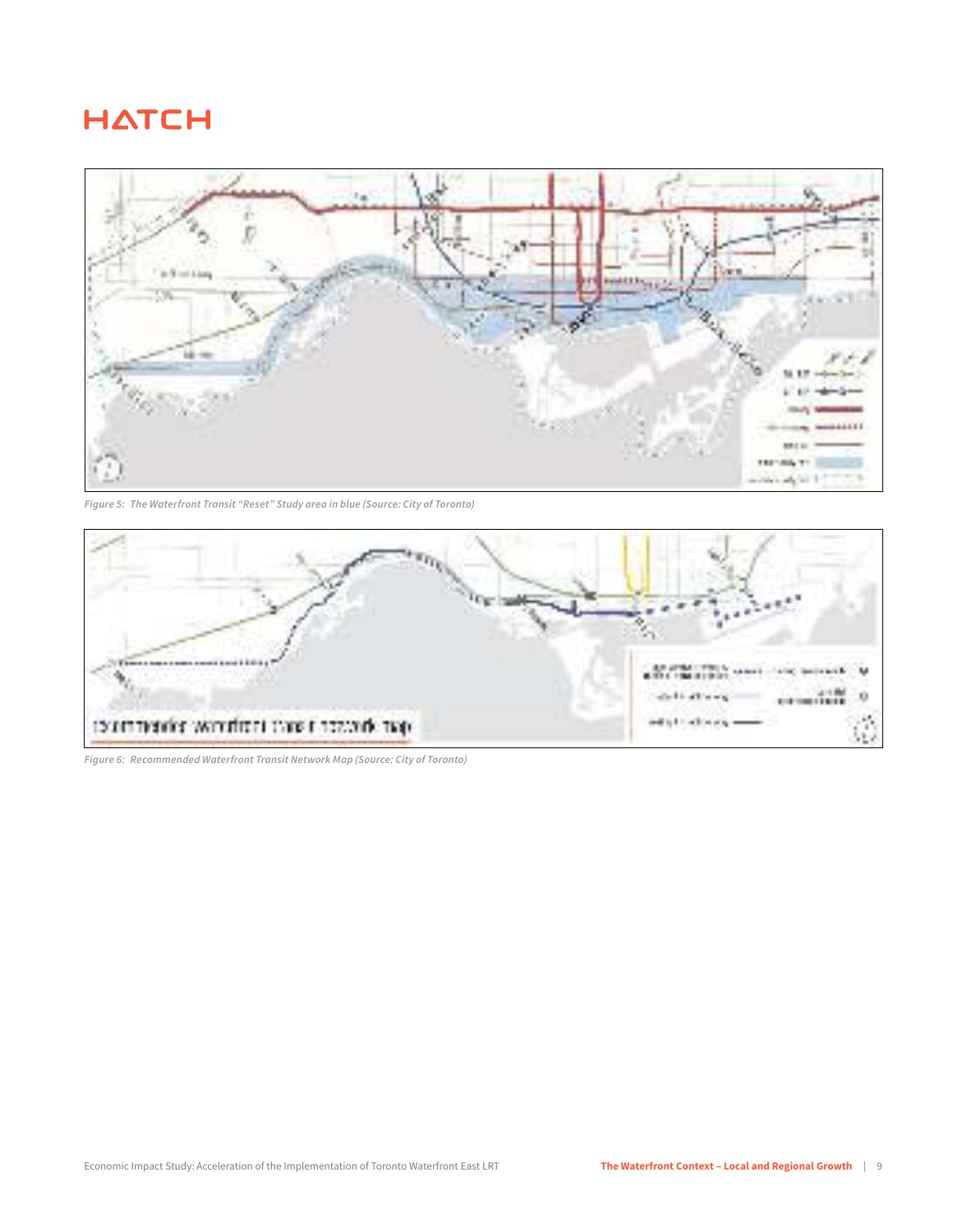<span id="page-9-0"></span>

**Figure 7: Block Map of East Bayfront (Source: WATERFRONToronto)**

#### **TORONTO WATERFRONT DEVELOPMENT**

There is significant planned and current growth at Toronto's Waterfront. Important areas along the waterfront including Liberty Village, Humber Bay Shores, Mimico, South Core, City Place, Fort York, East Harbour, and King/Spadina. These areas demonstrate the growth and productivity in this region, that will only be amplified further with a well-integrated transit network, especially on the Waterfront East LRT route. Major transit initiatives underway in the area as well: Metrolinx Regional Express Rail (RER), Smart Track, Scarborough Transit Planning, Relief line.

#### **East Bayfront**

East Bayfront (Figure 7) is an emerging neighbourhood in Toronto that is transforming from industrial use to mixeduse to create a residential and commercial district at the waterfront. This development, made up of 55 acres, will have 6,000 new residential units, 3 million square feet of commercial space, and 8,000 new jobs. It will also be served by LRT, part of the Waterfront East LRT.

#### **Sidewalk Labs**

Sidewalk Labs, a division of Google's parent company Alphabet Inc, is in the planning process of an innovative development in Quayside in partnership with government agency Waterfront Toronto. Titled "Sidewalk Toronto,"

the 12-acre district will include 3.3 million square feet of residential, office and commercial space. As North America's largest Smart City, Sidewalk Labs will integrate information technology that uses data into the urban fabric to manage traffic, noise, air quality, and performance of systems, some of which are displayed in Figure 8. The Waterfront East LRT, will enable access and amenity to Sidewalk Labs.

### **Port Lands**

Port Lands is a large area that will transform Toronto's waterfront from underutilized industrial sites into a unique sustainable community. The planning and redevelopment of the Port Lands is currently underway with new parks, public spaces and a renewed urban realm. Within the site the new vibrant Villiers Island neighbourhood will be created. Villiers Island will support residential, commercial and open space uses. East Harbour to the immediate north will support this development by providing transit hub access. Figure 9 illustrates the proposed transit network for the Port Lands.

#### **East Harbour**

The East Harbour Development is a proposed 62-acre site anchored by the East Harbour GO Station (see Figure 10). East Harbour will be a new employment node just a few minutes train ride from the Financial District with 50,000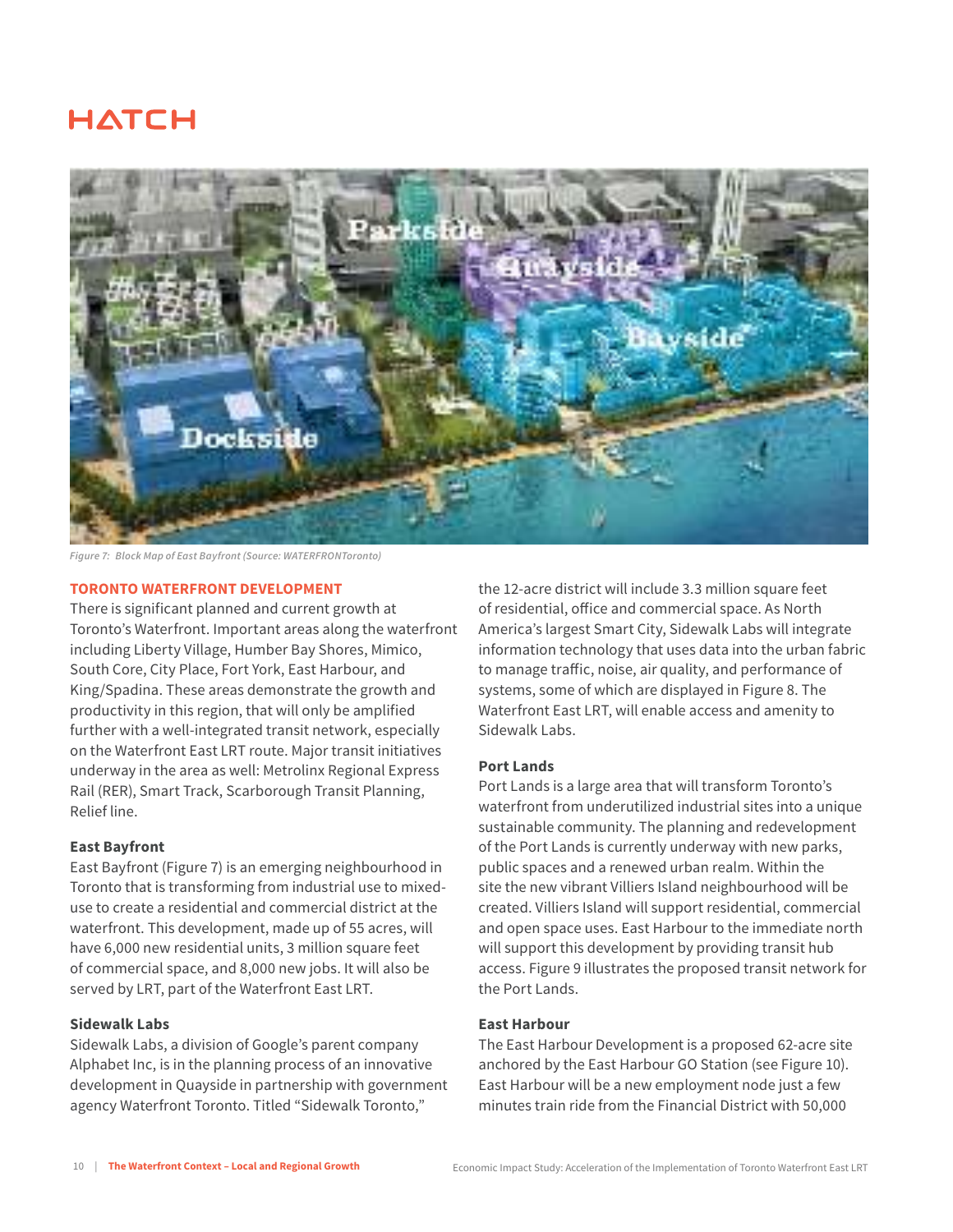

**Figure 8: Sidewalk Labs Toronto urban street design (Source: Sidewalk Labs)**



Figure 9: Proposed transit network for the Port Lands (Source: **WATERFRONToronto)**

high-paying jobs. Just a few minutes by train from Union Station, it is the mixed-use employment centre the market is demanding. The development will stand alone as a bustling attraction as well as complement development happening to the south in the Port Lands and Waterfront East. The Waterfront East LRT will provide access to this new development, helping connect this key area to the greater waterfront, such as the Waterfront BIA.



**Figure 10: Rendering of East Harbour Development (Source: First Gulf)**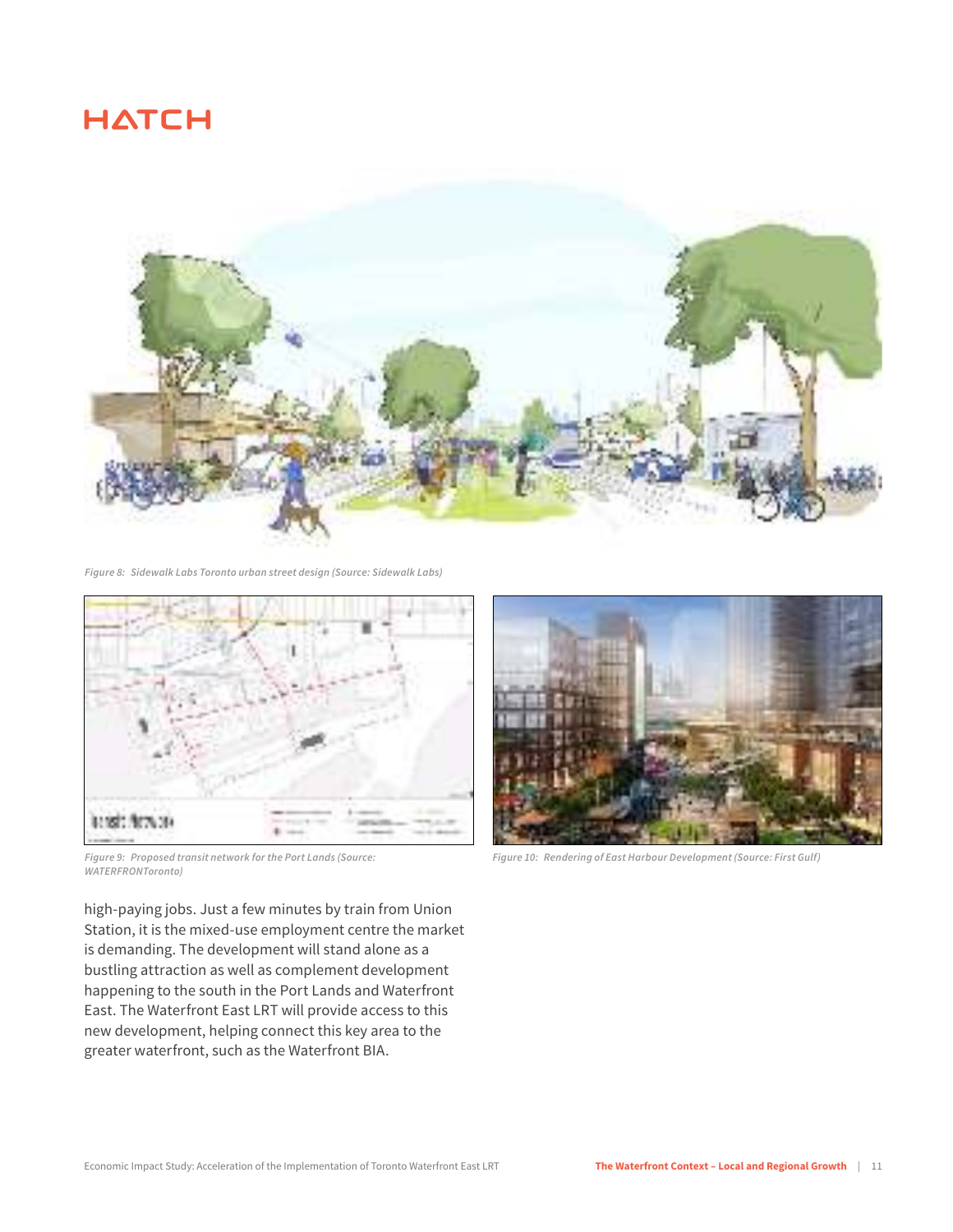### <span id="page-11-0"></span>**STRATEGIC ANALYSIS**

The Waterfront East LRT project meets local and regional planning goals and is necessary to support significant occurring and projected growth. Its accelerated build aligns with policy and planning programs in the region.

### **CITY OF TORONTO OFFICIAL PLAN**

After the completion of Phase 2 of the Waterfront Transit "Reset" study, City Council decided to amend the second phase of the Official Plan Review of Transportation and Transit policies to include the Waterfront Transit Network. This prioritizes the Waterfront East LRT which is in the key study area.

### **CITY OF TORONTO 15 YEAR RAPID TRANSIT NETWORK PLAN**

The City of Toronto's Rapid Transit Network Plan shows existing, in development, and currently planned rapid transit projects within the city. The Waterfront East LRT is shown as currently being planned in Figure 11.

### **WATERFRONT TRANSIT NETWORK PLAN**

The Waterfront Transit Network Plan established a transit network running from Long Branch and Lake Shore to Queen Street and Woodbine Avenue. This study divided this area into 4 key sections, highlighted in Figure 12, within which lies the Waterfront East LRT, to implement transit solutions specific to each section, which work together to create an integrated and connected multi-modal transit system. In particular, this Plan highlights the future (2041) waterfront transit demand, indicating Peak AM Hour ridership on the Waterfront East in 2041.<sup>1</sup> This plan resulted in a recommendation of streetcar infrastructure projects to implement based on their routes, service options, and fulfilment of future ridership demands.



**Figure 11:  Coordinated Priority Network Planning (Source: City of Toronto)**

<sup>1</sup> [Waterfront Transit Network Plan](https://www.toronto.ca/legdocs/mmis/2018/ex/bgrd/backgroundfile-110749.pdf), Attachment 1: Planning and Technical Background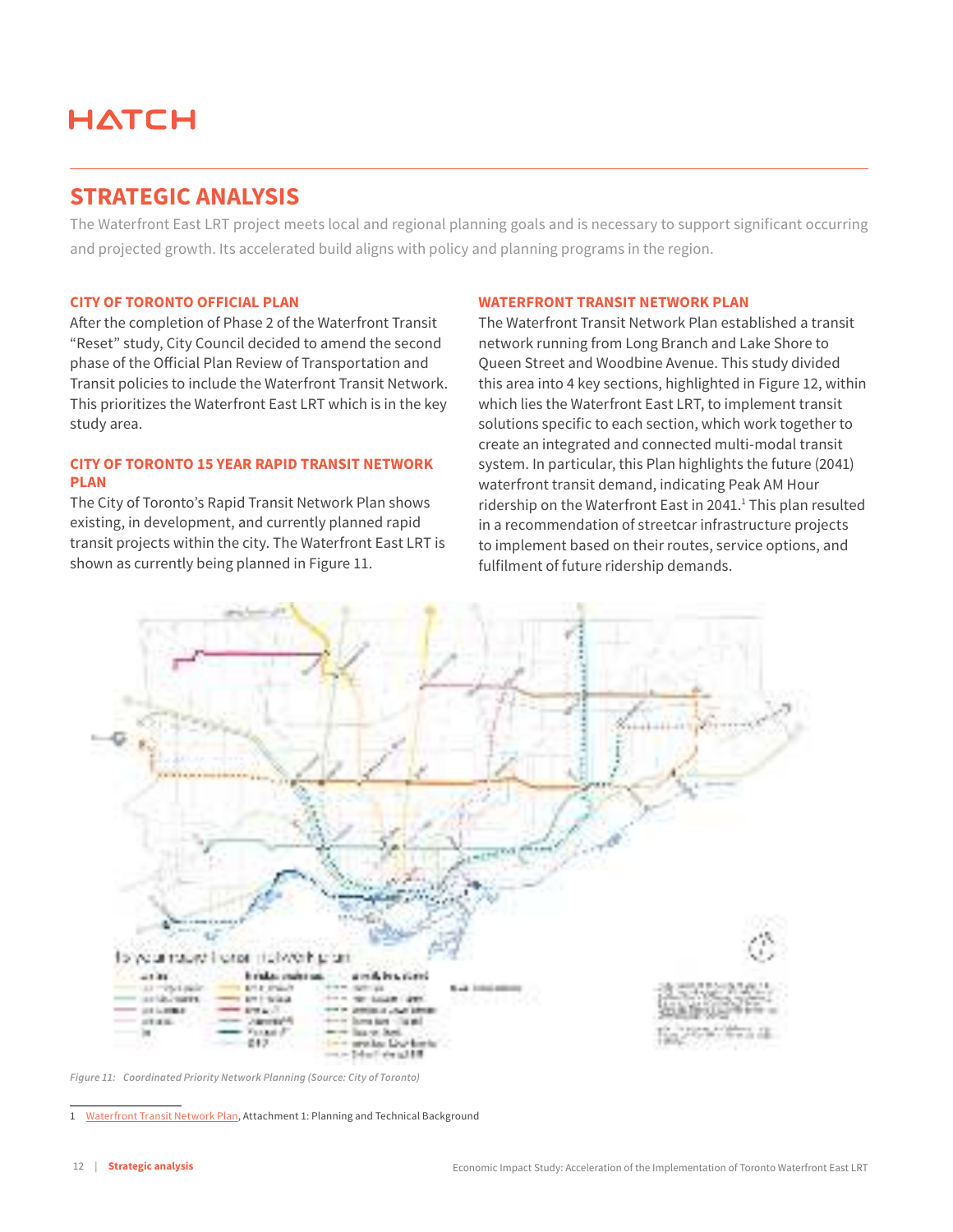<span id="page-12-0"></span>

**Figure 12: Segment Areas of the Waterfront Transit Network Plan (Source: City of Toronto)**

### **THE GROWTH PLAN FOR THE GREATER GOLDEN HORSESHOE (2017)**

The Growth Plan for the Greater Golden Horseshoe was approved by the Province of Ontario on June 16, 2006, amended June 17, 2013. The accelerated construction of the Waterfront East LRT aligns with the Growth Plan, which sets out policies to manage growth in the Greater Golden Horseshoe to achieve compact, complete communities in the future. These communities strive to be served by well-integrated and well-connected transit. The proposed acceleration of the Waterfront East LRT supports key areas of the Growth Plan, including:

- Ensuring the role of Downtown Toronto's Financial core as the primary centre in the Greater Golden Horseshoe for international finance and commerce.
- **Aligning with the provision of additional office space** that will be supported by this LRT project, which is supportive of and complementary to existing office development in Downtown Toronto's Financial Core, considerate of the limited supply of office space.
- Development of this project will assist the City to meet its forecasted employment and housing growth as set out in the Growth Plan.
- The Waterfront East LRT will support multimodal movement options through the area such as cycling, walking, transit, and vehicular traffic.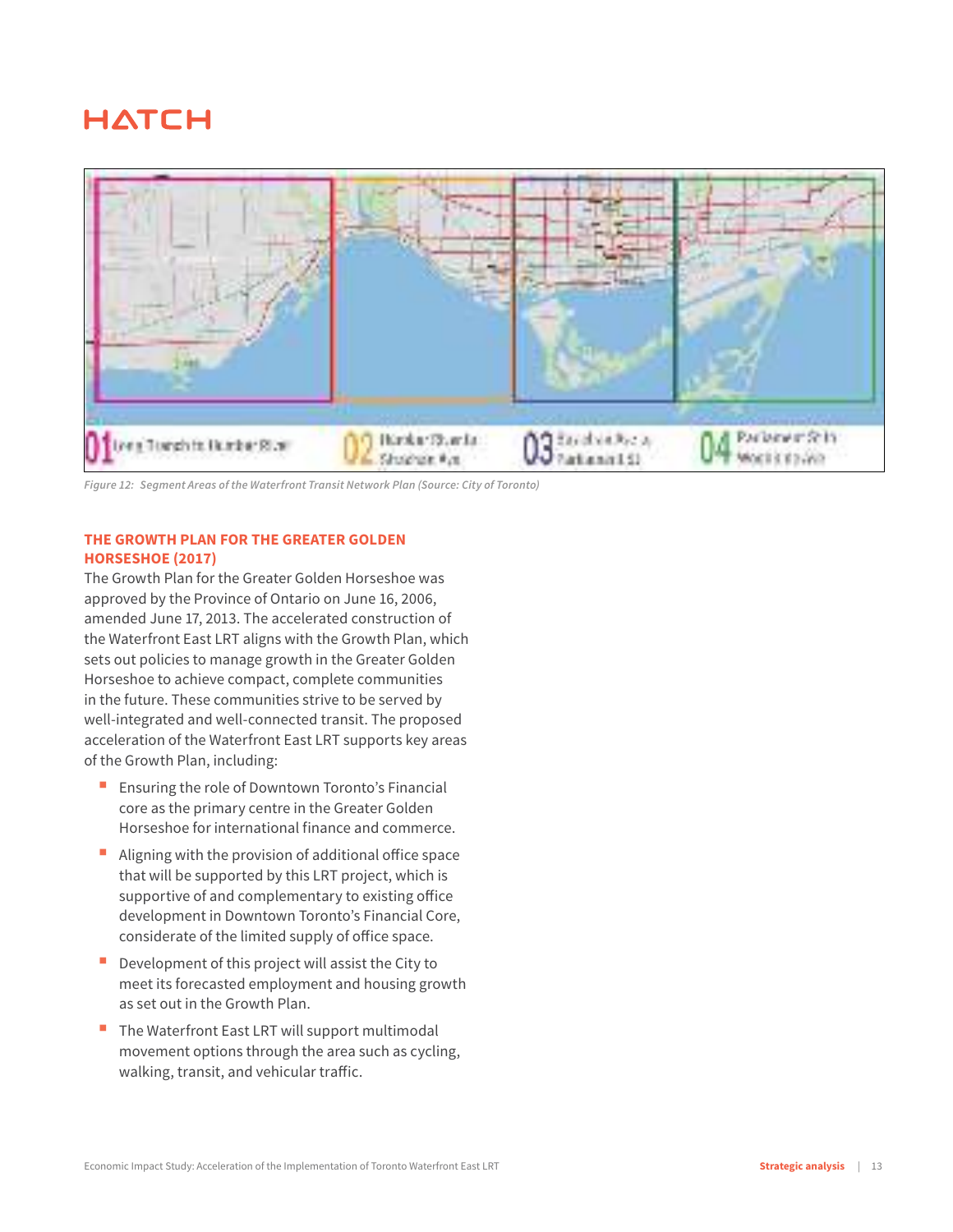### <span id="page-13-0"></span>**METROLINX 2041 REGIONAL TRANSPORTATION PLAN (RTP)**

The Metrolinx Regional Transportation Plan strives to ensure easy access to fast and frequent, seamless transit service throughout the Greater Toronto and Hamilton Area (GTHA). To do this, transit agencies and key stakeholders in the region are collaborating and partnering to ensure the planning, building, maintaining, financing and operating of transit projects are clear and coordinated amongst all relevant parties, which include 30 regional and local governments in the GTHA, Metrolinx, the federal government, provincial government, and transit agencies

such as GO Transit. The strategies are to complete the delivery of current regional transit projects, establish rapid transit that connects more of the region, optimize on the current transportation system, integrate transportation and land use, and prepare for an uncertain future. Figures 13 and 14 illustrate the rapid transit projects that are in development in the region, including the Waterfront East LRT.



**Transportation Plan)**

Figure 14: Waterfront East LRT (indicated by number 38 in orange) (Source: Metrolinx **2041 Regional Transportation Plan)**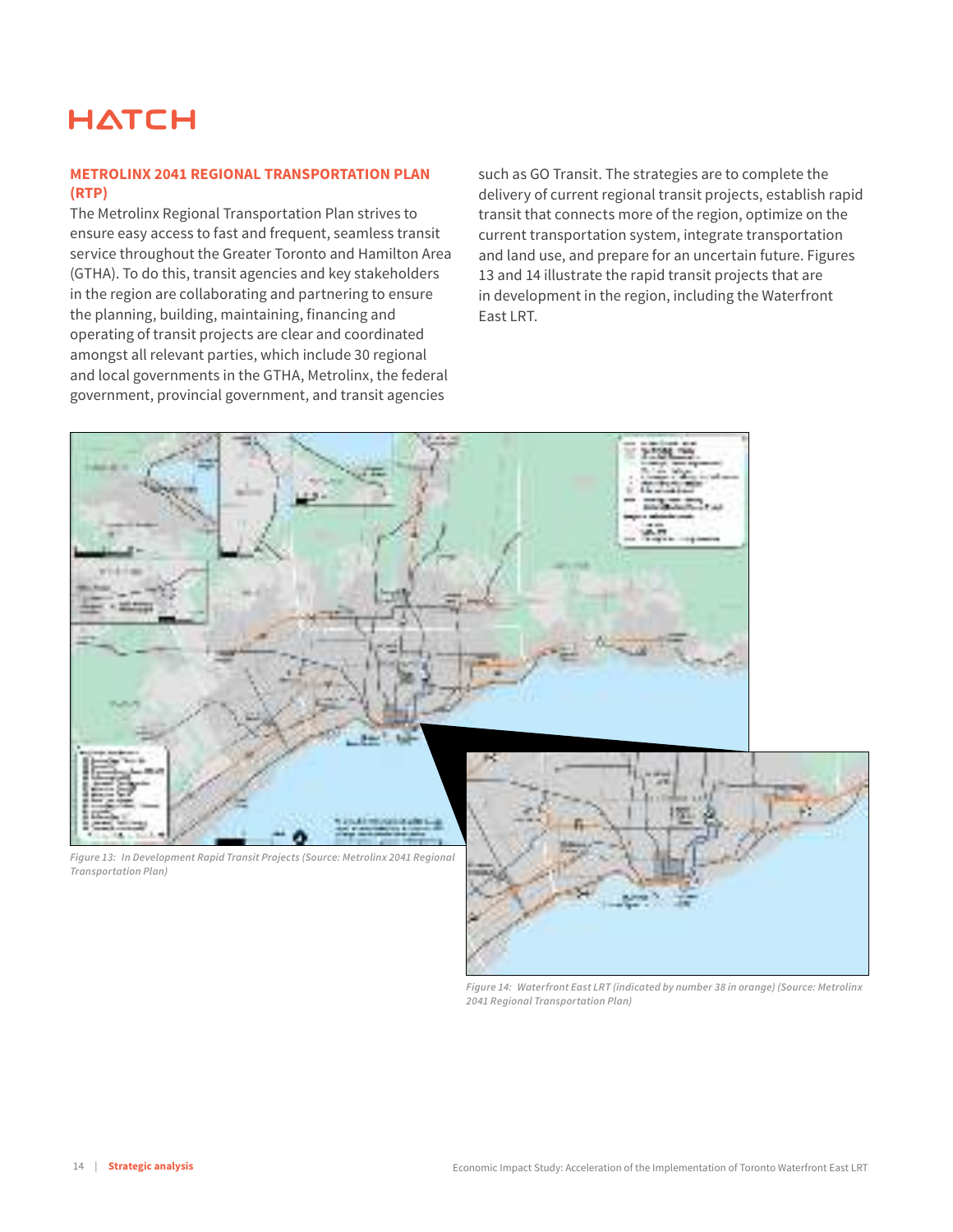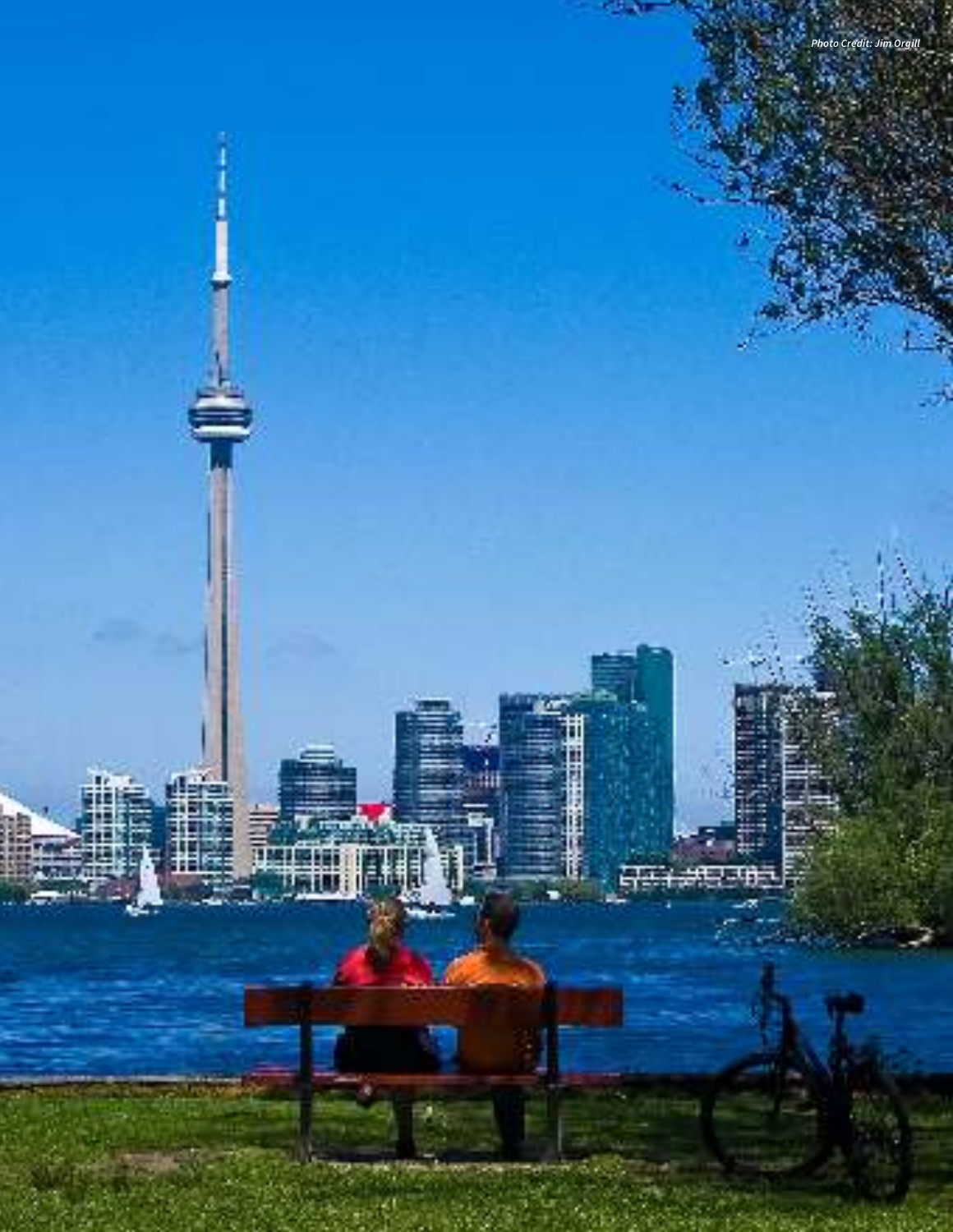### <span id="page-15-0"></span>**ECONOMIC ANALYSIS**

The premise of calculating the economic benefits of the Waterfront East LRT is to establish the enhanced value of this line both locally and regionally. That is, what are the benefits resulting from the accelerated build of the Waterfront East LRT? In this report, the accelerated in-service build is projected for the year 2025. The conservative in-service build is projected for the year 2045. Without the acceleration of this project, growth in the waterfront and downtown Toronto area will still occur; however, a greater yield of productivity and growth is assumed to result from the acceleration of this project, as shown in Key Findings below and explained further in this chapter. This economic case for the accelerated build of the Waterfront East LRT analyzes the economic benefits by looking at key factors including: land use and spatial development, mode share, increased density, employment, tax revenue uplift, property value uplift, and business attraction. These benefits are demonstrated over the next approximately 25 years (2019 where markets will start to reflect the growth anticipated for the 2025 in-service build of the line, to 2045), with the greater yield of benefits of the accelerated build being compared to the benefits from the conservative build; in other words, this analysis demonstrates the cost of delaying the accelerated build of the Waterfront East LRT assuming different growth scenarios related to the timing of LRT implementation.

### **Key Findings:**

- The inducement of additional commercial, retail, and residential space results in the continued expansion of Toronto's highly productive and efficient Downtown core, which has limited capacity:
	- **Office Space Along Corridor:** The Waterfront East LRT is projected to accelerate the yield of incoming office space along the corridor, contributing to 19 million square feet, supporting up to 132,000 new jobs.
	- **Residential Space Along Corridor:** Accelerate and support the delivery of up to 25,000 new housing units, accommodating almost 67,000 new residents in the area, and contributing to much-needed housing supply.
	- **Retail Space Along Corridor:** The accelerated construction of the LRT is projected to support up to 1.3 million sq. feet of retail supporting up 3,500 jobs.
- **Mode Share Shift:** With the accelerated build of the Waterfront East LRT, there will be increased productivity of workers and residents that will live along the Waterfront. Mode shares are assumed to shift, with an increase of 15% public transit mode

share for new residents/workers. In downtown Toronto, it is assumed that there will be a decrease of 44% of automobile use by incoming residents and workers in the corridor which contributes to reduced congestion and productivity gains.

- **Productivity Gains:** Delaying the build of the LRT from 2025 to 2045 could cost about 100 million person-hours (cumulative form 2025-2045), which monetizes to time savings of about \$1.8 billion.
- **Tax Revenue Uplift:**
	- The costs of delaying the LRT project is approximately \$3.8 billion in tax revenue to the Province between 2025 and 2045.
	- The costs of delaying the LRT project is approximately \$9 billion in federal tax revenue between 2025 and 2045.
	- The costs of delaying the LRT project results in approximately \$10 billion of neighbourhood foregone municipal property tax potential revenue between 2025 and 2045.\*
- **Property Value Uplift:** According to research done on previous comparable LRT studies, property values along the Waterfront East LRT corridor could value up to \$4.5 billion by 2045.

<sup>\*</sup> Please note: The municipal property tax is not a comprehensive tax calculation but helps identify order of magnitude.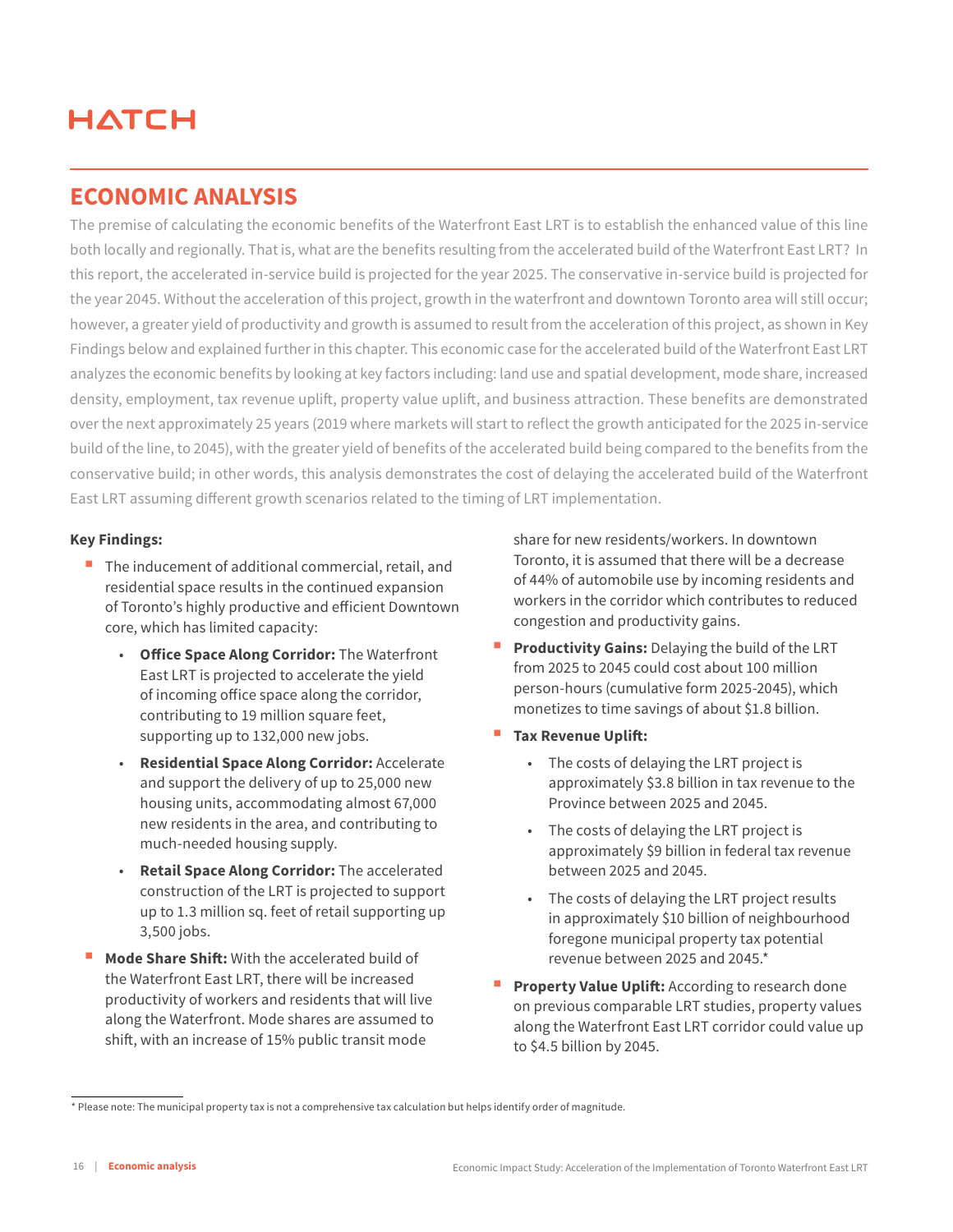- <span id="page-16-0"></span> **Benefits and momentum of a "Transit First" approach** through behaviour and physical change.
- **Environmental and Health Benefits.**

### **METHODOLOGY**

The economic assessments in this chapter uses CoStar Group Data, Census Canada data, and other sources of data to establish the benefits of the accelerated Waterfront East LRT project. The Waterfront East LRT corridor spanning a 800m radius was split into three phases, and data from these three phased-areas was assessed to produce the economic benefits resulting from this project. Splitting up the corridor allowed for data that was more precise, and this data was combined to demonstrate the economic benefits arising from the LRT's service along the entire corridor which is shown in Figure 17.

The key area that was assessed for accelerated economic benefits due to the contruction of the Waterfront East LRT was downtown Toronto, shown in Figure 16. The Toronto metropolitan (metro) is further referenced to elaborate on the economic benefits from a regional perspective; the boundaries of the Toronto metro include downtown Toronto and the Greater Toronto Hamilton Area (GTHA). Lastly, Figure 15 highlights the Financial District boundaries within downtown Toronto. These areas are further referenced in the chapter as different economic impacts are assessed.



**Figure 15:  Downtown Toronto boundaries (Source: Google)**



**Figure 16: Toronto Financial District boundaries (Source: Google)**



**Figure 17: The Waterfront East LRT Corridor and area of study (Source: Google)**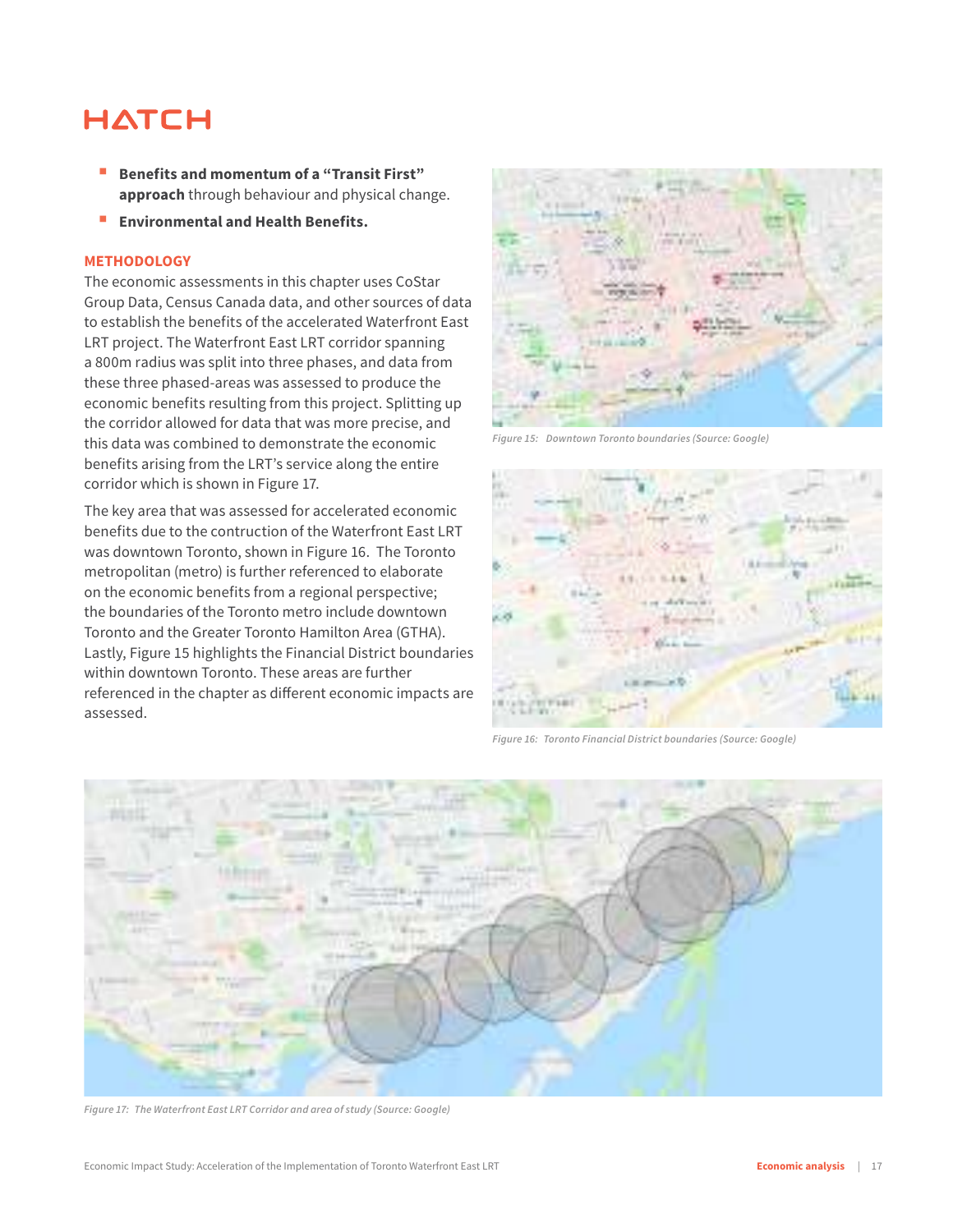### <span id="page-17-0"></span>**BENEFITS AND MOMENTUM OF A "TRANSIT FIRST" APPROACH**

One way to influence transportation choices is through a "Transit First" approach. A "Transit First" approach uses design standards and planning criteria to ensure for transit that is sustainable and reflects elements of Transit-Oriented Development (TOD). TOD specifically encourages mixed-use development (especially within a transit corridor such as the Waterfront East LRT corridor), walkability, and integrates multi-modal access to transit services and local amenities.

This approach is broken down into two areas:

#### **1. Behaviour Change:**

This approach emphasizes the importance of transit to be introduced early in the planning stages of new development. This informs on ridership information of the people affected by this new development before they settle down and establish travel behaviour and habits relying solely on automobiles.<sup>2</sup> It is more difficult to induce behaviour change once people have established certain transit routine and behaviour; i.e. if there are no transit options nearby, people will depend on their automobiles and establish transit patterns consistent with their transit network or lack thereof. Thus, it is crucial to consider introducing wellintegrated transit options in the planning stages of new development. This can be done through phasing the transit option so that initial services can be both timely and cost-effective, building further to future service. Behaviour change based on a new transit system which results in mode share changes and commute time savings is further quantitatively explained in this chapter, in the next section: Productivity Gains.

#### **2. Physical Change – Permanent Infrastructure:**

Permanent infrastructure plays a role in establishing a "Transit First" approach. People are likely to use the infrastructure that services an area, depending on when it was first established. For example, if parking lots were built in an area prior to the establishment of transit options such as an LRT line, it is most likely that people will use their automobiles to access that area, even after they have the option of an LRT line that does not require the use of the parking lot. People will continue to use their automobiles and be reluctant to switch over to the transit option. This ties in to the behaviour change. In contrast, if the LRT line is established prior to the automobile-friendly infrastructure, the travel patterns and mode choices of individuals may be influenced and may favour the permanent infrastructure initially present (such as public transit infrastructure), making it a viable travel option.

Ergo, to establish the benefits of the "Transit First" approach, both through behaviour and physical change, it is important to consider the planning, phasing and build of a transit project such as the Waterfront East LRT. This, in turn, informs on ridership benefits and productivity gains, helps achieve transit-oriented development, and contributes to a sustainable transit system.

<sup>2</sup> <https://www.oakville.ca/assets/2011%20planning/nco-transitplan-09nov09.pdf>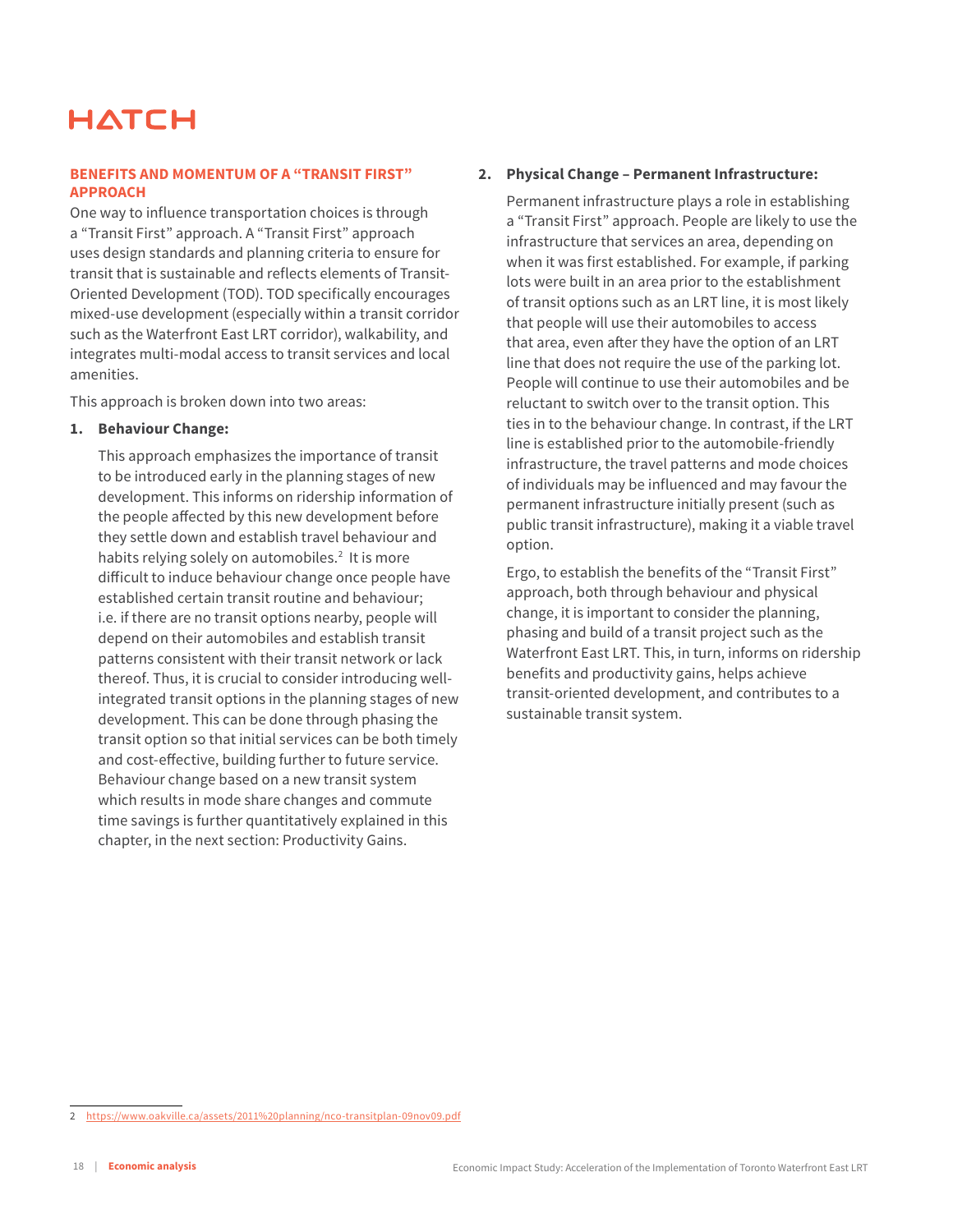#### <span id="page-18-0"></span>**PRODUCTIVITY GAINS**

The development of the Waterfront East LRT corridor is assumed to increase worker productivity through commute time savings and through more efficient mode transfers more efficient, or both. Furthermore, the build of the Waterfront East LRT is assumed to reduce traffic by shifting mode share in the Toronto network (both downtown Toronto centre mode share, and Toronto Metro mode share), during peak morning and evening hours, reducing congestion and increasing time savings.

#### **Commute Time Savings**

#### **Toronto Centre and Toronto Metro Mode Share**

According to Canadian Census data, a new job or new resident can either follow the mode share pattern prevalent in the Toronto metro or in downtown Toronto, as highlighted in Figures 18 and 19, respectively. In the Toronto Metro area, 62% the mode share is vehicle use primarily as a driver, whereas 24% of the mode share consists of public transit. In contrast, the Toronto Downtown Centre mode share consists of 18% of car/ truck/van as a driver, and 39% consisting of public transit. With the accelerated build of the Waterfront East LRT, the public transit mode share will increase from 24% to 39%, an increase of 15% of public transit mode share for new residents/jobs. The car/truck/van – as a driver mode share will decrease from 62% to 18%, with a decrease of 44% of automobile use for the incoming residents/workers, relying less on private automobile use.



**Figure 18: Toronto Centre Mode Share**



**Figure 19: Toronto Metro Mode Share**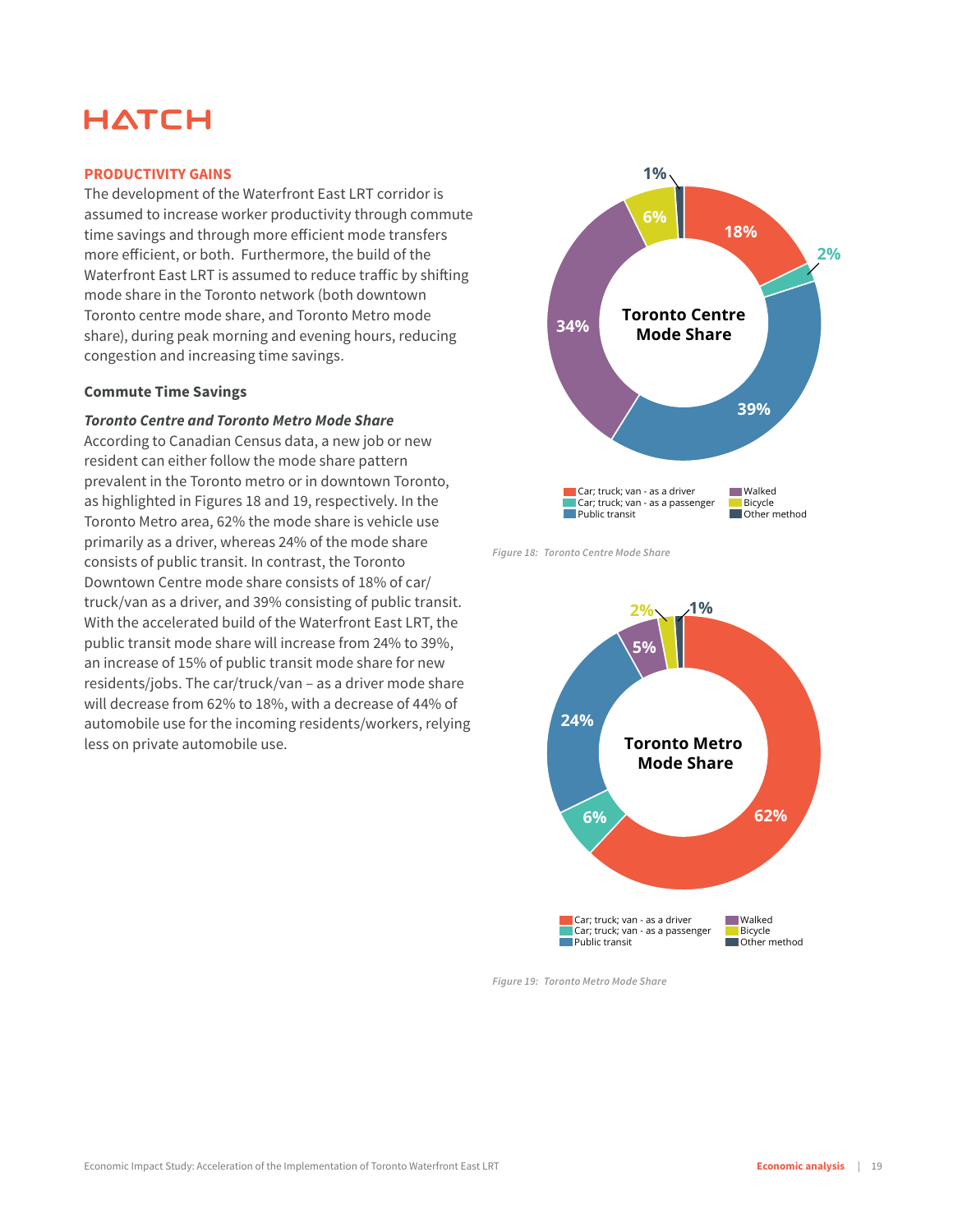<span id="page-19-0"></span>

#### **Toronto Centre and Toronto Metro Commute Duration**

For a new job or resident resulting from the accelerated build of the Waterfront East LRT, commute duration will vary depending on whether someone is commuting in downtown Toronto, or in Toronto Metro. With the LRT, more people will be commuting for less than 15 minutes in downtown as compared to the rest of the city (18% as opposed to 14%). A big shift will occur in commute duration of 15 to 29 minutes, with 39% undergoing that commute in downtown while 29% undergo that commute in the Toronto metro. Collectively, 43% (25%, 9%, and 9%, respectively) have a commute duration of 30 minutes or over in the downtown centre, while 57% (26%, 14%, and 17%, respectively) have the same commute duration in the

Toronto metro. The 14% reduction in 30 minutes or over commute duration in the Toronto Centre indicates a faster commute time attributed to the build of the Waterfront East LRT. This is highlighted in Figures 20 and 21. This, in turn, results in time savings and productivity gains for new jobs or residents in the LRT corridor.

In total, delaying the accelerated build of the LRT from 2025 to 2045 would cost about 100 million person-hours, which monetizes to productivity savings of about \$1.8 billion, shown in Figure 22.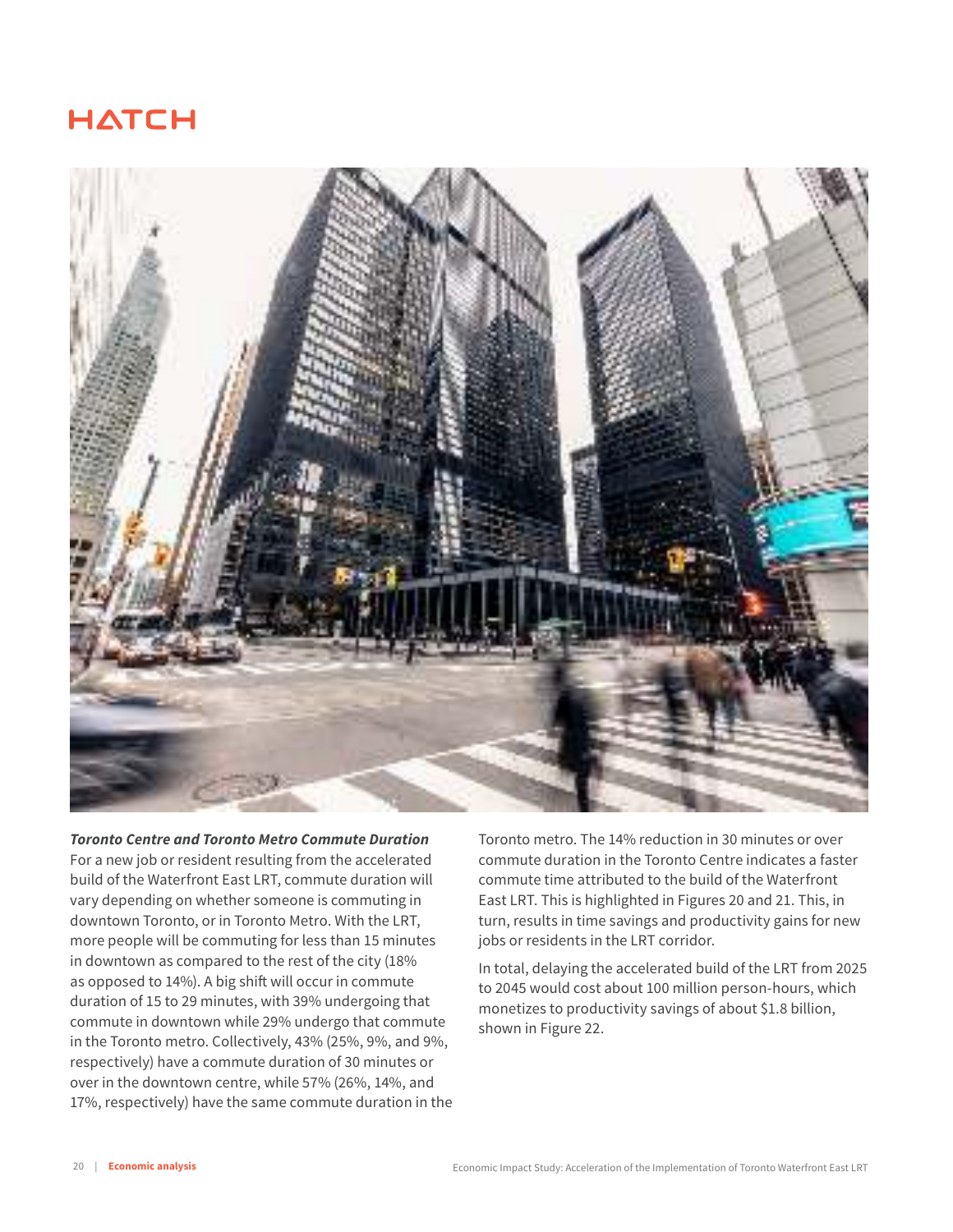

**Figure 20: Toronto Centre Commute Duration Figure 21: Toronto Metro Commute Duration**



**Figure 22: Hours Saved by the LRT Construction**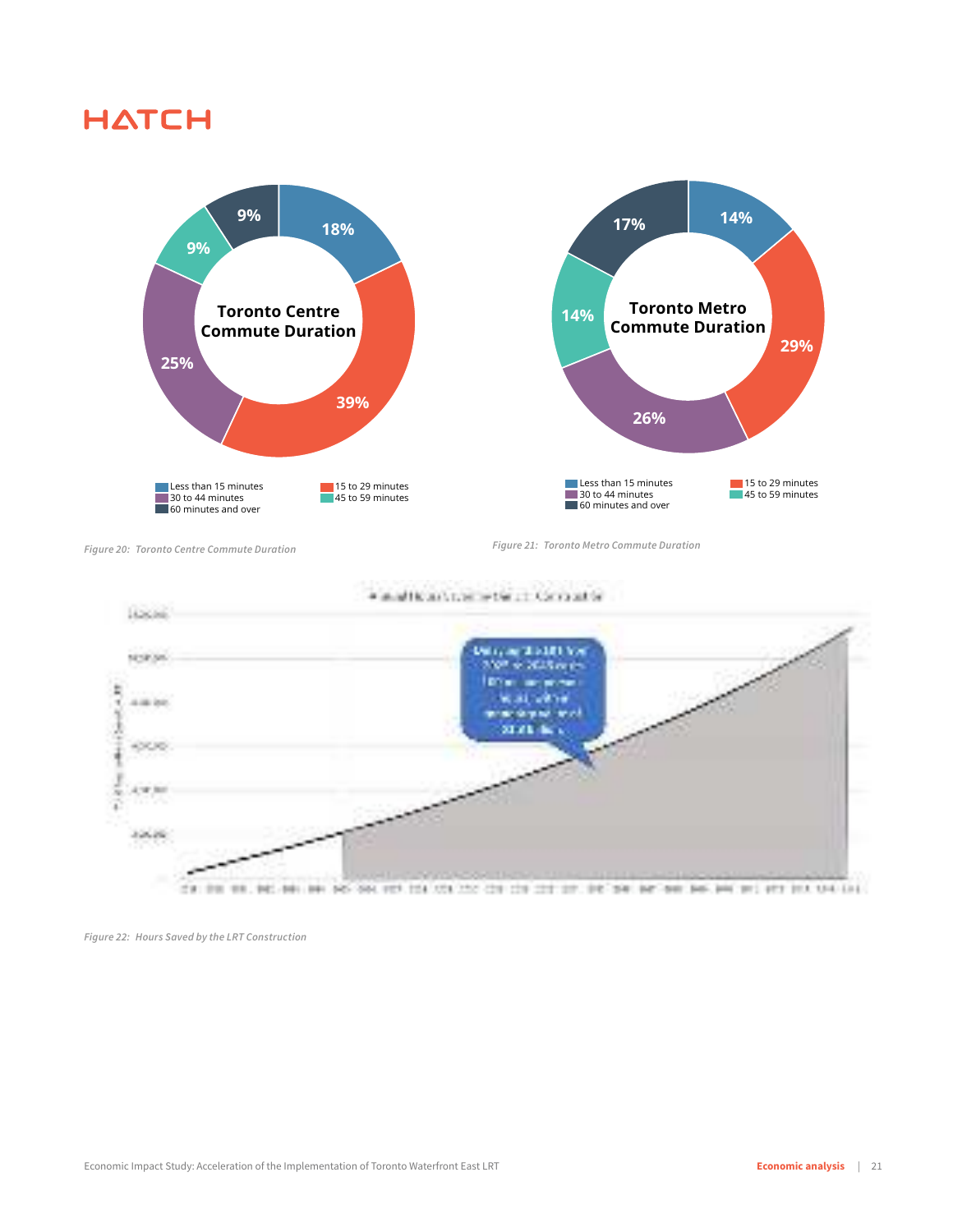<span id="page-21-0"></span>

**Figure 23: Summary 2041 Forecasted Transit Network Demand (AM Peak Hour) (Source: City of Toronto)**

#### **FUTURE TRAVEL DEMAND**

The City of Toronto's Waterfront Transit Network Plan – Attachment 1: Planning and Technical Background highlights the future (2041) waterfront transit demand modeled by the City's regional transportation demand modelling tool (GTAModel v4).<sup>3</sup> This data used more than a dozen permutations and scenarios to assess for future waterfront transit alignments and service. The model scenarios were framed around the 16 transit improvement concepts brought forward at the end of the Phase 1 study. The model analyzed new waterfront light rail transit infrastructure with average speed ranging up to 25 km/h, depending on the area of the network. Figure 23 illustrates the different transit demands (AM peak hour) on the waterfront and within the study area.

Ridership going east on the line at the AM Peak Hour is 600, and west on the line is 2350.<sup>4</sup>. This projected ridership is significant because users of the line will have a shorter than regional average commute. As congestion worsens in the future, especially in the city core as commutes are historically longer in busier city cores as opposed to less congested areas, more and more people turn to public transit for faster commutes. According to the 2016 census, the average commute has increase to 26.2 minutes from 25.4 minutes in 2011, with the longest commutes being in Toronto – an average commute time to work being 33 minutes.<sup>5</sup> This number is projected to increase. However, what is significant about the Waterfront East LRT line is that due to the frequency and shortness of trips it will serve along this specific route, it will be a faster travel option than by automobile or other modes of transportation, and it will offer a shorter than average commute. This ensures both time efficiency and use of the line. Furthermore, in terms of growth, the Waterfront Transit Network Plan highlights land use projections to the year 2041 stating that the waterfront will outpace most other areas in the City of Toronto and the Region.<sup>6</sup> The Waterfront East LRT plays a crucial role in accommodating that growth and transport demand for future projections, which it will do efficiently due to its frequency and service pattern on the waterfront.

#### **QUEEN'S QUAY EAST LRT**

Phase I of the Waterfront East LRT Project is also known as the Queens Quay East LRT. This Queens Quay East LRT project phase I underwent analysis by Waterfront Toronto, supported by Hatch, in 2016-2017. It is worth noting that a key finding of that analysis was that the given the line's comparability to the Queens Quay West LRT line currently in operation, and the higher density and proportion of jobs (read: reverse ridership) projected for Queens Quay East, the Queens Quay East LRT would achieve a higher financial performance than the Queens Quay West LRT. According to the TTC operating numbers for its surface transit network, the Queens Quay West LRT today is financially the bestperforming surface transit route in the TTC network on the basis of operating cost per rider. When considered in the context of the broader transit network, it can be said with confidence that the Queens Quay East LRT (Phase I of

<sup>3</sup> [Waterfront Transit Network Plan](Waterfront Transit Network Plan, Attachment 1: Planning and Technical Background ), Attachment 1: Planning and Technical Background

<sup>4</sup> [Waterfront Transit Network Plan](Waterfront Transit Network Plan, Attachment 1: Planning and Technical Background ), Attachment 1: Planning and Technical Background

<sup>5</sup> [Average commuting time to work and proportion of workers, by selected characteristics, 2010](https://www150.statcan.gc.ca/n1/pub/11-008-x/2011002/t/11531/tbl001-eng.htm)

<sup>6</sup> [Waterfront Transit Network Pla](https://www.toronto.ca/legdocs/mmis/2018/ex/bgrd/backgroundfile-110750.pdf)n, Attachment 1: Planning and Technical Background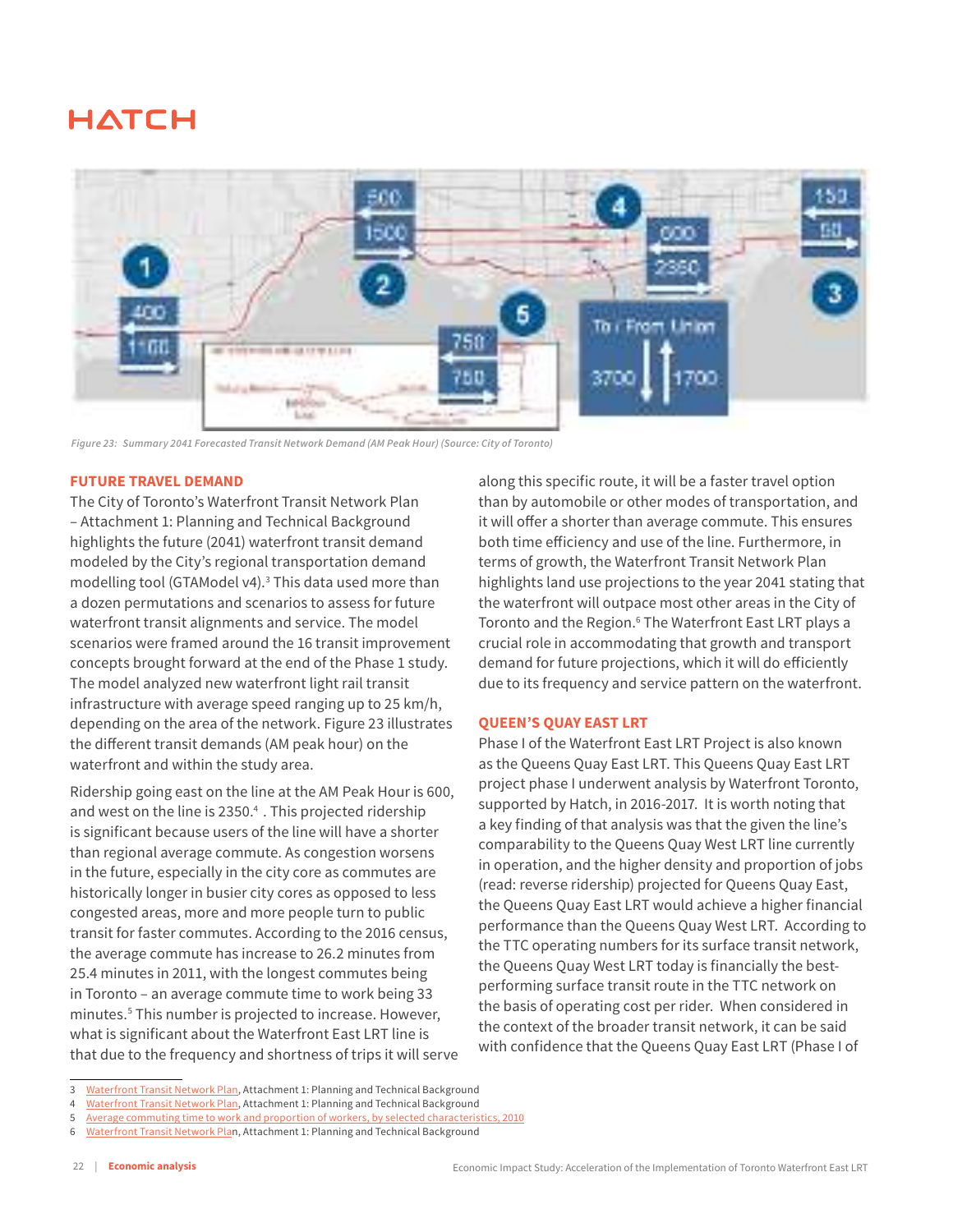<span id="page-22-0"></span>

**Figure 24: Observed and predicted yearly ft<sup>2</sup> delivered in Toronto**

the Waterfront East LRT) will become the best-performing surface TTC route from a net financial operating perspective once in service.

#### **SPATIAL DEVELOPMENT (LAND USE AND DENSITY)**

#### **Office Space: Vacancy Rate**

The acceleration of the Waterfront LRT will impact the amount of office space available in the downtown Toronto. According to CoStar Group data, and shown in Table 2, the Toronto Metro currently has 270 million square feet of office space, with 15.8 million square feet of office space available. The Downtown Toronto Centre has 103 million square feet of office space, with 3.6 million square feet of office space available, and a vacancy rate of 3%. In 2018, more than one million square feet of office space was already leased, and Toronto is quickly running out of office space. It is predicted that especially in the next three years, the office space market in downtown Toronto will be especially tight as many of the new office buildings will open by or after 2021. With the current office supply to demand ratio heading towards equilibrium, with a possibility of a 0% vacancy rate by 2019 $^7$ , , new development injecting office space into downtown Toronto is necessary for growth and a stable occupancy rate.

New office space construction was estimated by a predictive model based on CoStar Group data. This data was predicted through the plotting of data from 2013 to 2018 (indicated by the black line in Figure 24). The projections indicate a cyclic pattern, shown by the red line in Figure 24, with a constant average delivery rate of new office space (in square feet).

### Table 2:Office Space and Vacancy Rates of Toronto Metro, Toronto Downtown Centre, and Financial District

| <b>Region</b>                 | <b>Total Office</b><br><b>Space</b><br>(in millions)<br>of square<br>feet) | <b>Office Space</b><br><b>Available</b><br>(in millions<br>of square<br>feet) | <b>Vacancy Rate</b><br>(%) |
|-------------------------------|----------------------------------------------------------------------------|-------------------------------------------------------------------------------|----------------------------|
| Toronto Metro                 | 270                                                                        | 15.8                                                                          | 5.5                        |
| Toronto<br>Downtown<br>Centre | 103                                                                        | 3.6                                                                           | 3                          |
| Financial<br><b>District</b>  | 30                                                                         | 1.6                                                                           | 5.4                        |

This shows that an assumed average of the new yearly square footage delivered of office space will result in this cyclical pattern, indicating the normal stable pattern of cyclical development. With no change to this pattern, it is important to note that new development will be curtailed simply by the lack of available sites/supply in downtown Toronto, locating elsewhere. The accelerated build of the Waterfront East LRT will ensure that valuable office space remains in downtown Toronto, and in turn, jobs and growth occur here as well.

Of course, office vacancy and absorption is never perfectly cyclical as the model assumes, however, this methodology

<sup>7</sup> Jones Lang LaSalle Canada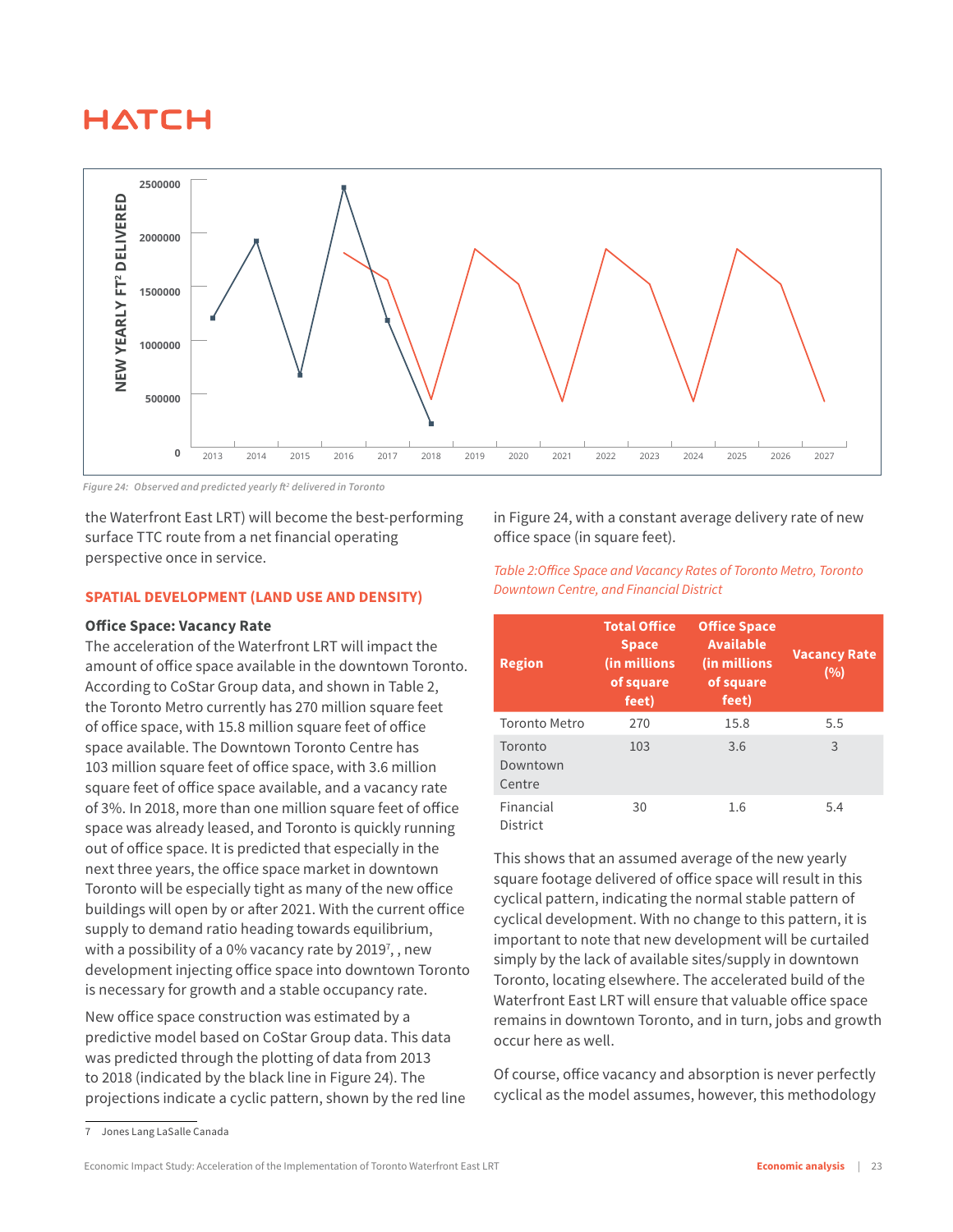<span id="page-23-0"></span>





**Figure 26: Office Space Along Corridor**

is useful for indicating approximate level of benefits.

#### **Office Space: Employment**

Through analyzation of CoStar Group data, and evaluating future projections, Figure 25 illustrates that the Waterfront East LRT will help bring in about 19 million square feet of new office space along the corridor in the next approximately 25 years; this increase would not occur at the same rate if the Waterfront East LRT was not implemented, as growth would continue at a reduced rate. This office space further translates to supporting up to about 132,000 new jobs along the corridor, which was found through referencing current employment statistics of downtown Toronto, as illustrated in Table 3, and Figure 26. Figure 27 demonstrates total employment distribution

of downtown Toronto. This project helps maintain downtown Toronto's market dominance in the region by first supporting new office space and employment, and ensuring this space and growth remains in downtown Toronto as opposed to elsewhere.

Lastly, this 19 million square feet of additional office space along the corridor may seem like a large number, however, it is important to note that a large part of this corridor is made up of Toronto's financial district which currently holds 30 million square feet of office space alone, and has a vacancy rate of 5.4%. This rate may shift due to the high office space demand of the downtown markets.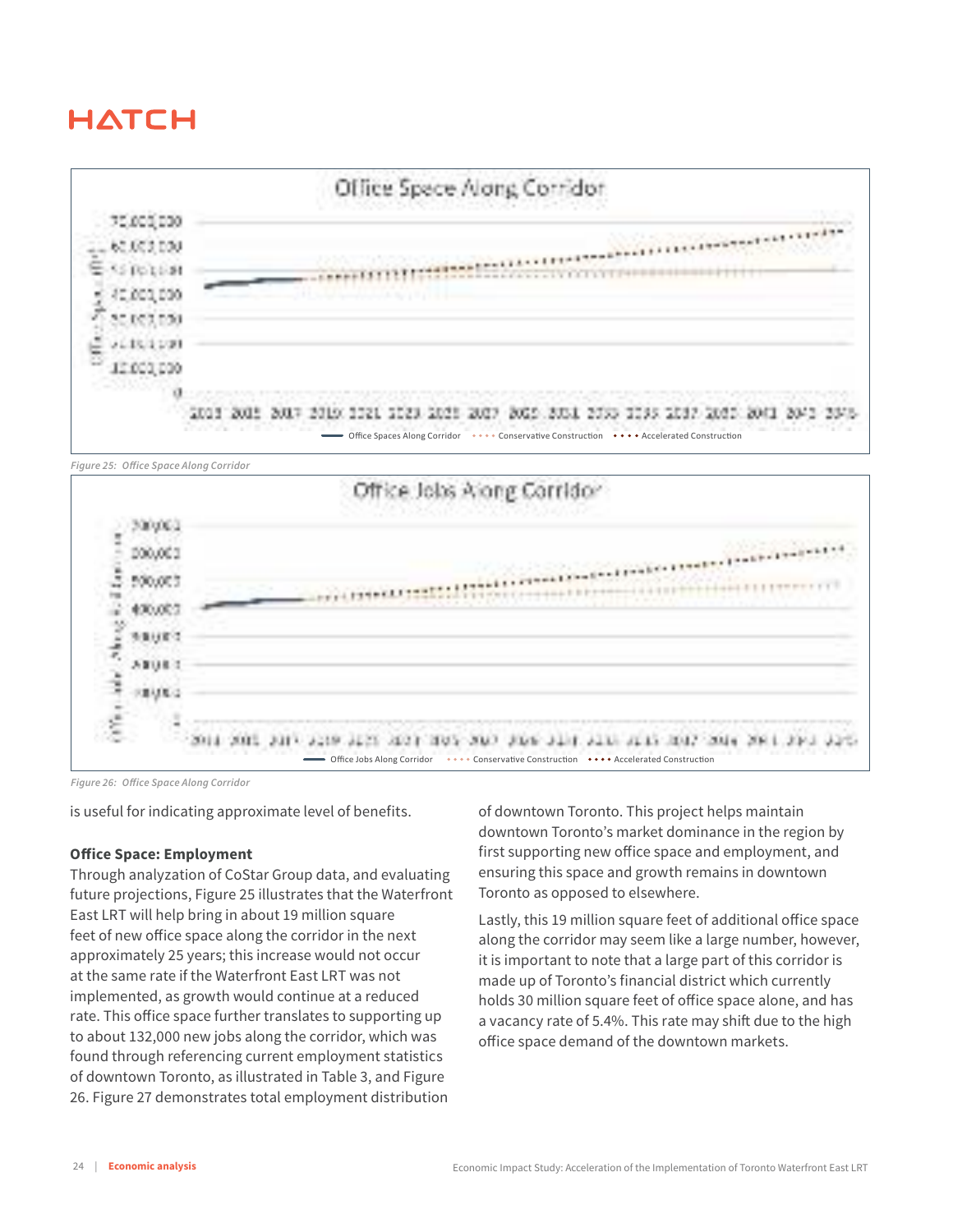

### Table 3: Total 2017 Employment in Toronto by Category

| 2017      |
|-----------|
| 740,180   |
| 249,150   |
| 189,150   |
| 152,350   |
| 132,250   |
| 55,490    |
| 1,518,560 |
|           |



**Figure 27: Downtown Toronto Total Employment (Source: Toronto Employment Survey 2016)t**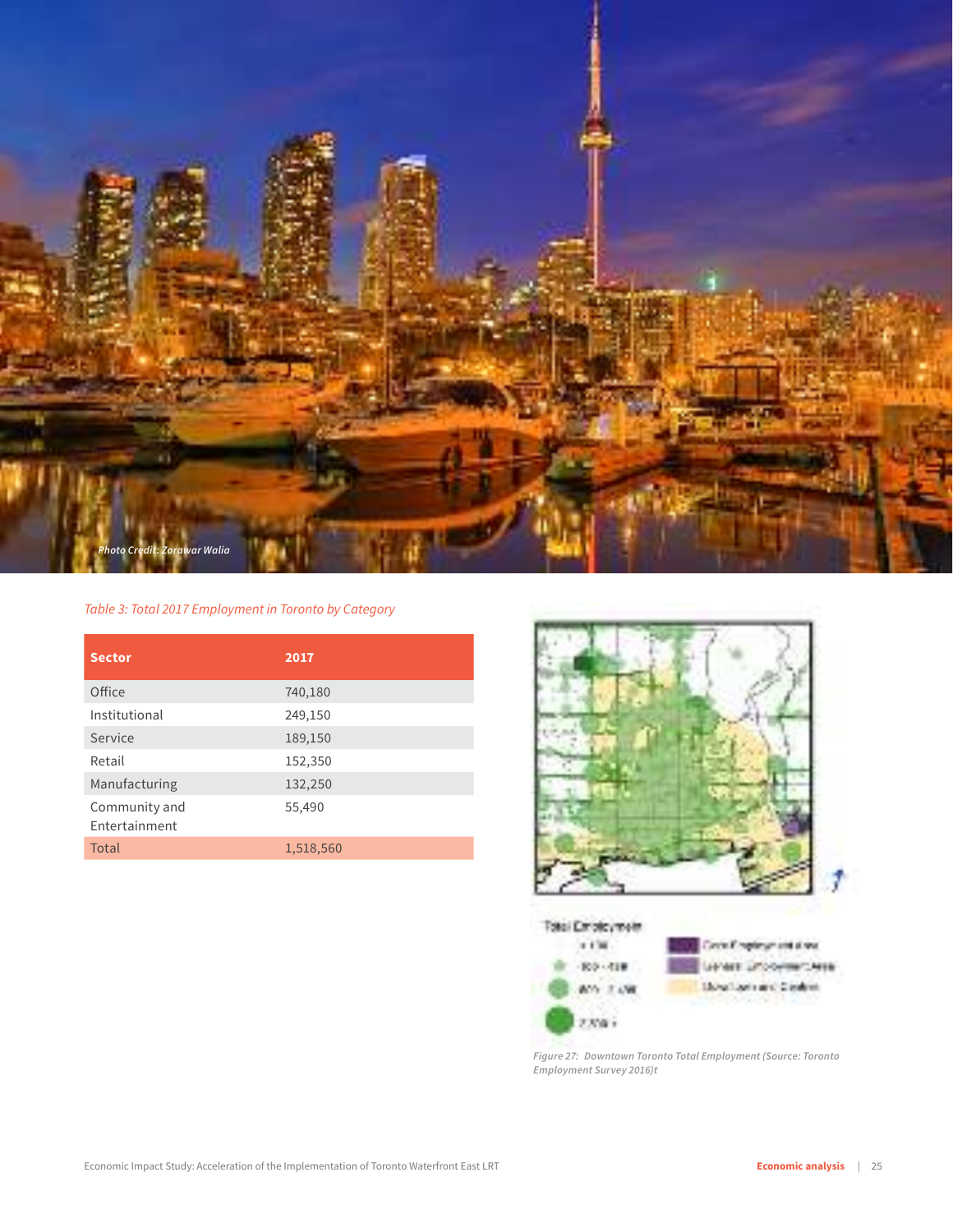<span id="page-25-0"></span>

#### **Residential Use: New Housing and Residents**

Through analyzation of CoStar Group data, and evaluating future projections, Figure 28 illustrates that the construction of the LRT would support up to 25,000 new housing units, accommodating almost 67,000 new residents (Figure 29), in the area in the next approximately 25 years. This brings in more money with regards to resident spending. Without this LRT project, these housing units may be located elsewhere, outside of downtown Toronto and outside of this corridor, taking away resident expenditure.

#### **Retail Use**

Lastly, data analyzation predicted that the construction of the Waterfront East LRT would support up to 1.3 million square feet of new retail (shown in Figure 30) which will, in turn, support up to about 3,500 new jobs along the corridor in the next approximately 25 years, as illustrated in Figure 31. Furthermore, this retail space and new jobs will help enable business attraction of nearby amenities and landmarks, including key attractions within the WBIA boundaries. These include the Harbourfront Centre which has about 5 million annual visitors, Billy Bishop with 2.7 million annual visitors, and Jack Layton Ferry Terminal with 1.3 million annual visitors. Outside the WBIA boundaries

but within this corridor are attractions including Union Station, Air Canada Centre, Rogers Centre, Ripley's Aquarium, CN Tower, and the Metro Toronto Convention Centre which will be influenced by the accelerated build of the Waterfront East LRT.

The productivity and growth benefits resulting from the jobs, spending, and business attraction of this corridor would not be possible at this capacity without this LRT project and these jobs may be located elsewhere, such as outside of downtown Toronto and outside of this corridor.

#### **Conclusion**

Through the evidence presented in this section on spatial development, downtown Toronto is bound for denser, more transit-oriented development which will further draw higher concentrations of innovation, technology businesses, and organizations looking for high quality labor, and well as ensuring more employment and housing. These agglomeration benefits would be enhanced if the Waterfront East LRT were accelerated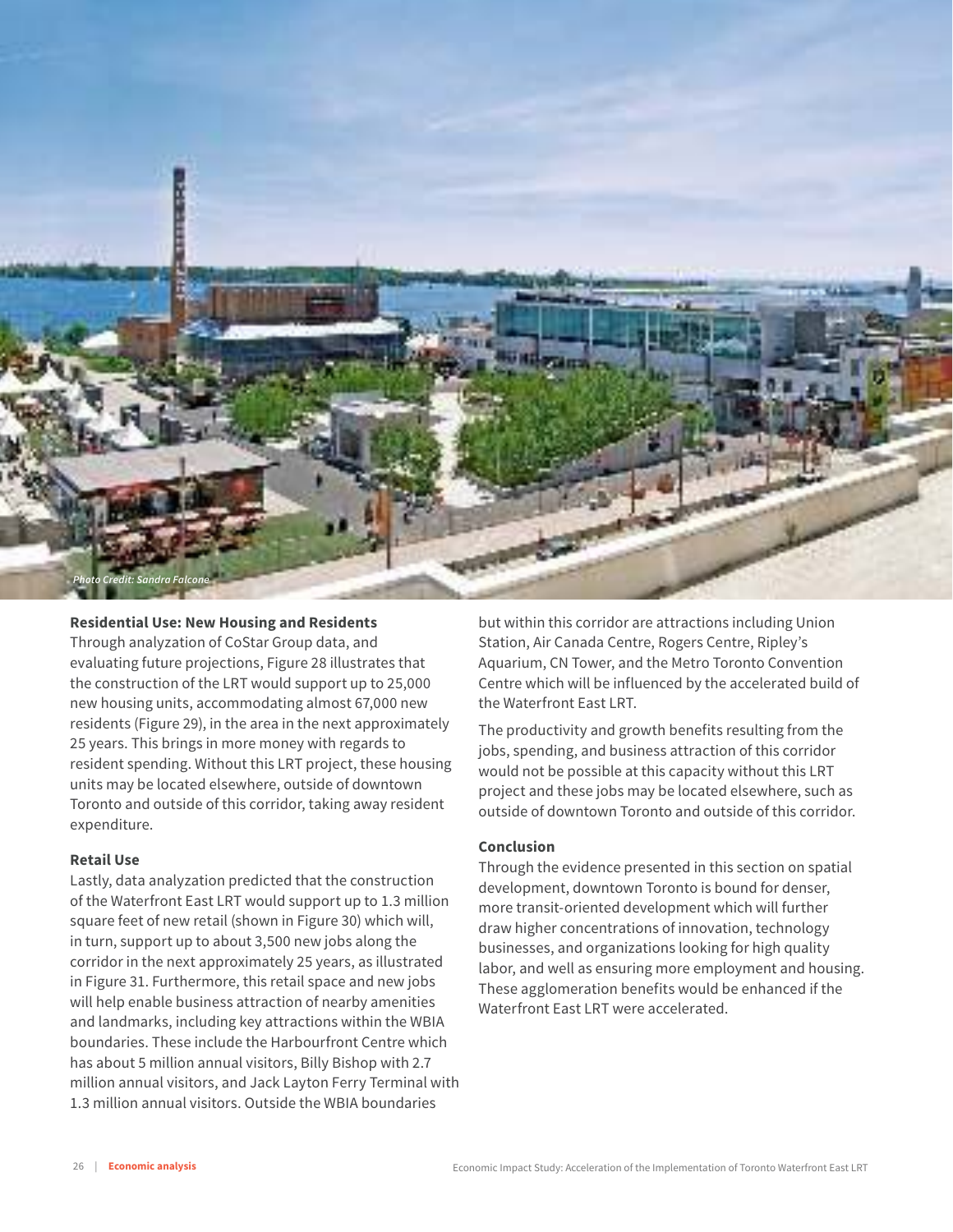

**Figure 28: Multifamily Units Along Corridor**



**Figure 29: Residents Living Along Corridor**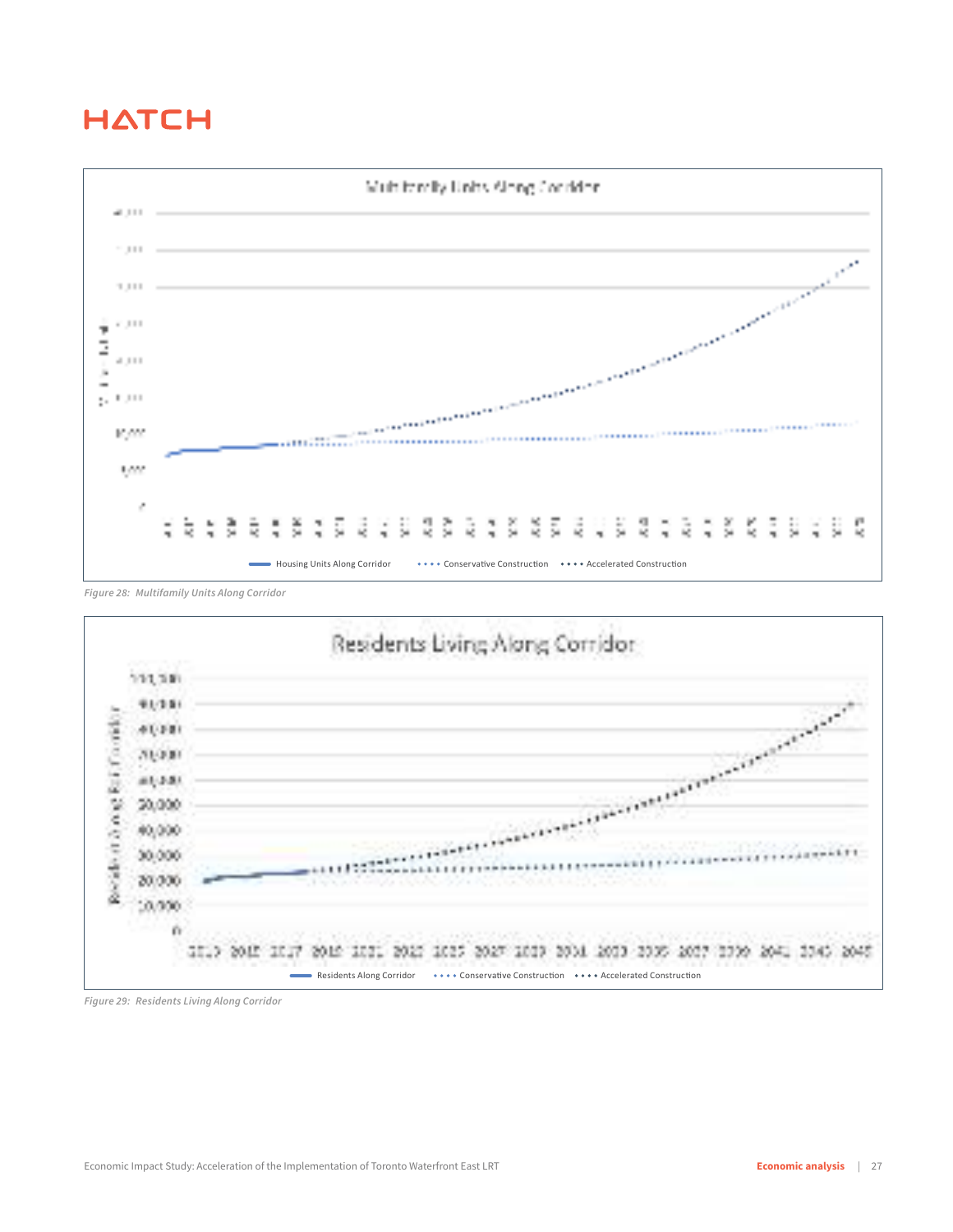

**Figure 30: Retail Space Along Corridor**



**Figure 31: Retail Space Along Corridor**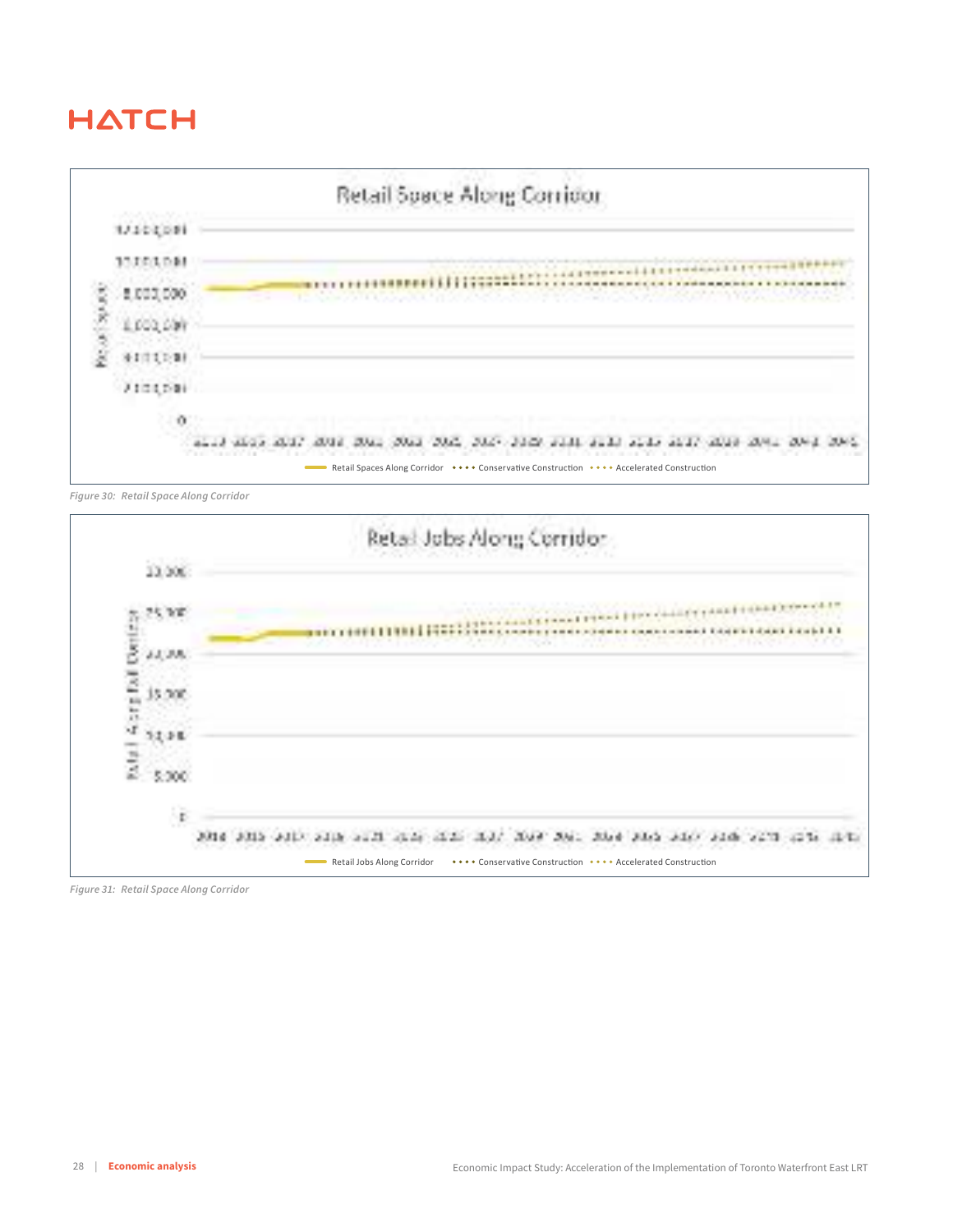<span id="page-28-0"></span>

### **TAX REVENUE UPLIFT**

Increased economic activity will result in tax revenue to the federal, provincial, and municipal governments. Between 2025 and 2045, \$3.8 billion in tax revenue to the Province of Ontario will be generated due to the construction of the accelerated Waterfront East LRT. In other words, delaying this project to the in-service conservative build in 2045 would cost \$3.8 billion in tax revenue to the Province, as illustrated in Figure 32. Furthermore, the costs in delaying the LRT project is \$9 billion in federal tax revenue between 2025 and 2045, as shown in Figure 33. Lastly, the costs of delaying the LRT project is \$10 billion in municipal property tax revenue (Figure 34) between 2025 and 2045.\* This tax revenue uplift for the federal, provincial, and municipal governments is projected to be a direct result of the accelerated build of the Waterfront East LRT.

### **PROPERTY VALUE UPLIFT - PROPERTY AND LAND VALUE CHANGES**

The Downtown Toronto real estate market has remained strong and has a positive outlook. Growth in the real estate market is supported by steady population and employment growth. By 2041, the GTHA will be home to approximately 10 million people and host about 4.8 million jobs . Neighbourhoods across the downtown are intensifying as builders attempt to meet demand for housing that is in close proximity to employment, transit and amenities.

Properties in proximity to the proposed Waterfront East LRT are likely to appreciate in value. Analysis of a range of economic research reports across North American cities indicates that the development of rail infrastructure creates an uplift in property values and in the corresponding property tax, especially where the transit station provides additional development capacity. This research suggests that increases in value are generally confined to properties within 600 meters of the light rail stations or less than a 15-minute walk from a passenger's origin to the station. The percent appreciation also varies by land use, with retail and office uses typically realizing higher property value gains than residential uses.

Table 4 shows growth projections of the construction of an LRT similar to that of the Waterfront East LRT. The percentage is amortized over a conservative 20-year period, since research shows price volatility during construction phases, when noise and increased traffic may cause temporary depreciation.

#### Table 4: The Waterfront East LRT Property Expected Value Appreciation

| <b>Property</b><br><b>Type</b> | Low<br>Confidence<br><b>Interval</b> | <b>Median</b><br>Value<br><b>Increase</b> | <b>High</b><br><b>Confidence</b><br><b>Interval</b> |
|--------------------------------|--------------------------------------|-------------------------------------------|-----------------------------------------------------|
| Retail                         | 11 %                                 | $33\%$                                    | 55 %                                                |
| Residential                    | $8\%$                                | 13 %                                      | 18 %                                                |
| Office                         | $5\%$                                | 25%                                       | 45 %                                                |

To evaluate the potential gain in property uplift, team economists identified case studies that are relevant to Toronto and its LRT network based on population size, density and ridership. The estimates herein vary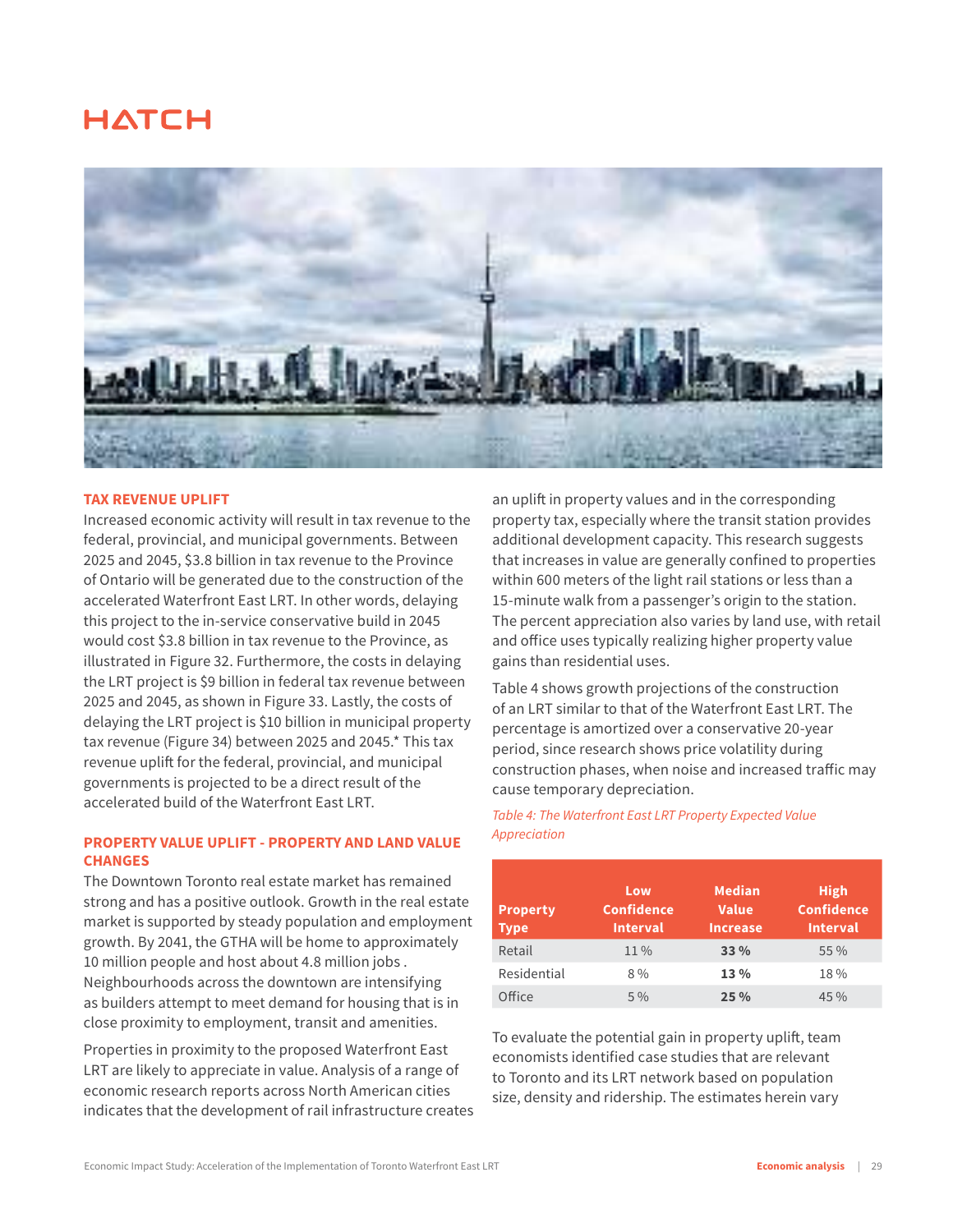

**Figure 32: Additional Ontario Income Tax Revenue Along Corridor**



**Figure 33: Additional Federal Income Tax Revenue Along Corridor**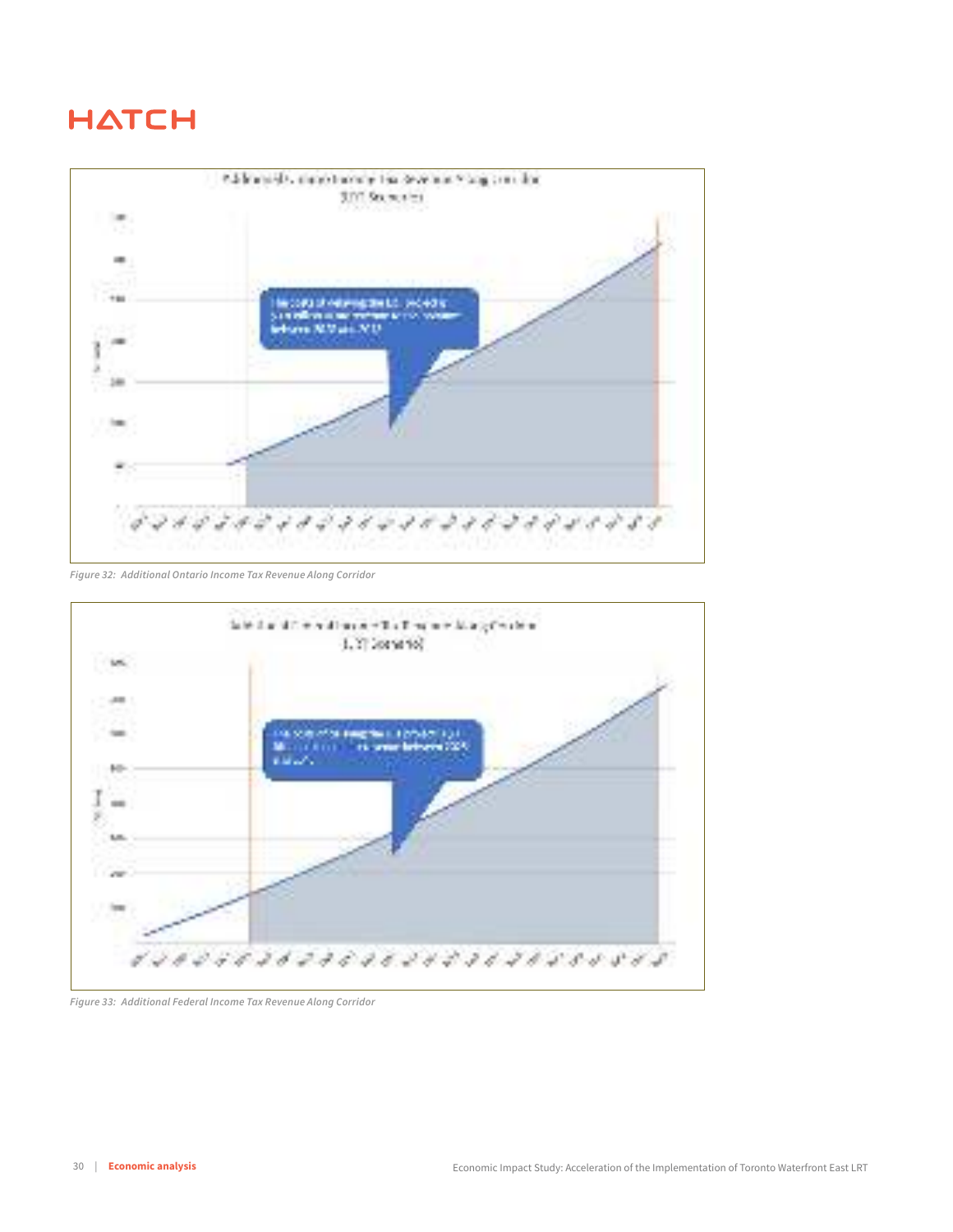

**Figure 34: Additional Municipal Property Tax Revenue Along Corridor**

the property value gains based on the development inducement potential of the line. Those station areas with high TOD potential were assigned the highest property uplift rates and, conversely, those with low TOD potential were assigned the lower range of property value appreciation.

According to research done based on comparable LRT studies, a rough estimate of property values along the LRT corridor of this scale could be up to \$5 billion by 2045. Economic research indicates that the full property value gains are typically not realized immediately but are generated over time. The result is a gradual market response to improved access to transit.

### **ENVIRONMENTAL AND HEALTH BENEFITS**

Although not currently assessed in this chapter, there are additional economic public benefits gained by the City and Province on top of these core positive economic attributes. According to the International Journal of Behavioural Nutrition and Physical Activity, alternative modes of transportation, combined with compact development, can lead to healthier (i.e. more physically active) communities

than lower density, auto-dependent communities.<sup>8</sup> Furthermore, this leads to positive health benefits due to improved air quality and lower automobile emissions. In turn, these health benefits result in lower health care expenditures and increased worker productivity and enable a thriving physical environment for business and talent attraction. These benefits are not enumerated in this chapter but still contribute to residents' overall well-being. This results in further socio-community benefits, creating resilient communities that are successful and highly productive.

\*Benefits of Phase 2 include development at East Harbour, which is more-so reliant on a regional rail hub compared to light rail. Nevertheless, the methodology here presented produces results which are indicative of the scale of benefit resulting from development which must be supported by high-quality transit, like light rail.

<sup>8</sup> [Efficacy of behavioural interventions for transport behaviour change: systematic review, meta-analysis and intervention coding,](https://ijbnpa.biomedcentral.com/track/pdf/10.1186/s12966-014-0133-9) 2014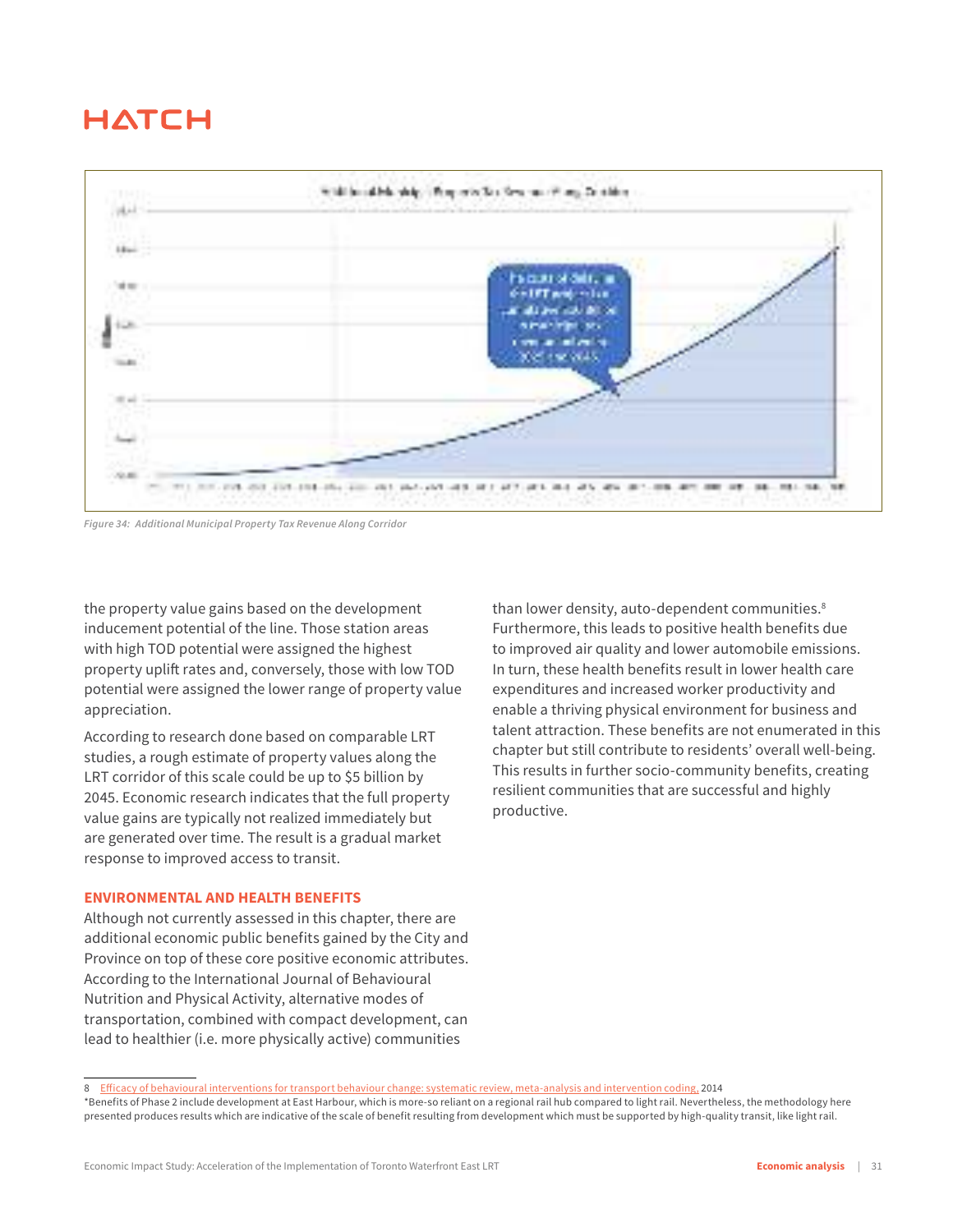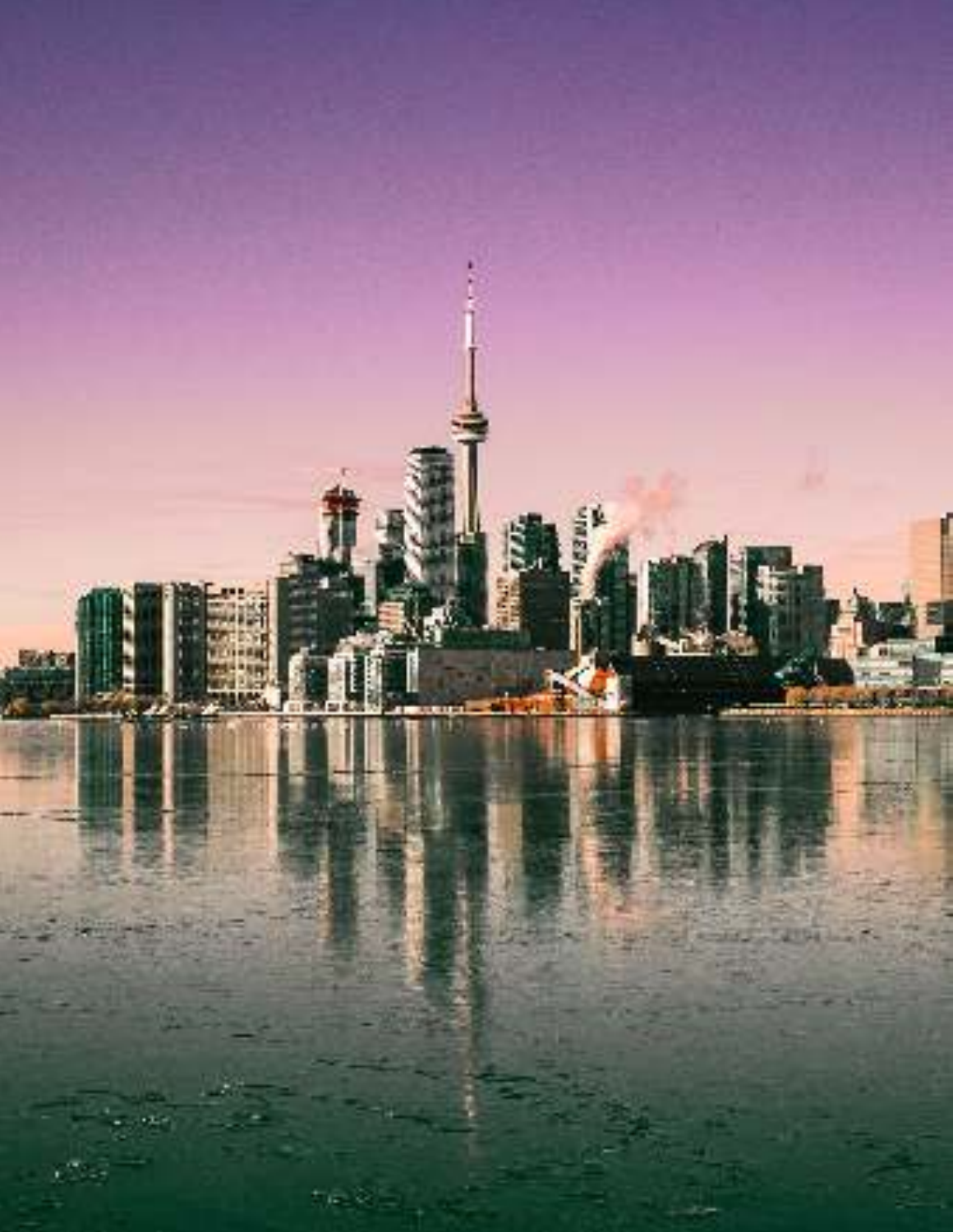### <span id="page-32-0"></span>**CONCLUSION**

The Waterfront East LRT is a planned project that is recommended to be accelerated due to the numerous economic benefits and impacts it will have to the Waterfront area (including the Waterfront BIA) and to the City of Toronto. This recommended accelerated build is for the year 2025. The benefits of this new line are analyzed through factors including spatial development, land uses (office, residential, and retail), employment, tax revenue uplift, increased property values and business attraction, and productivity gains. Through an analysis of scenarios associated with an accelerated build vs. a delayed build, it is evident that the implementation of the Waterfront East LRT, which is currently in its planning phase, should be accelerated.